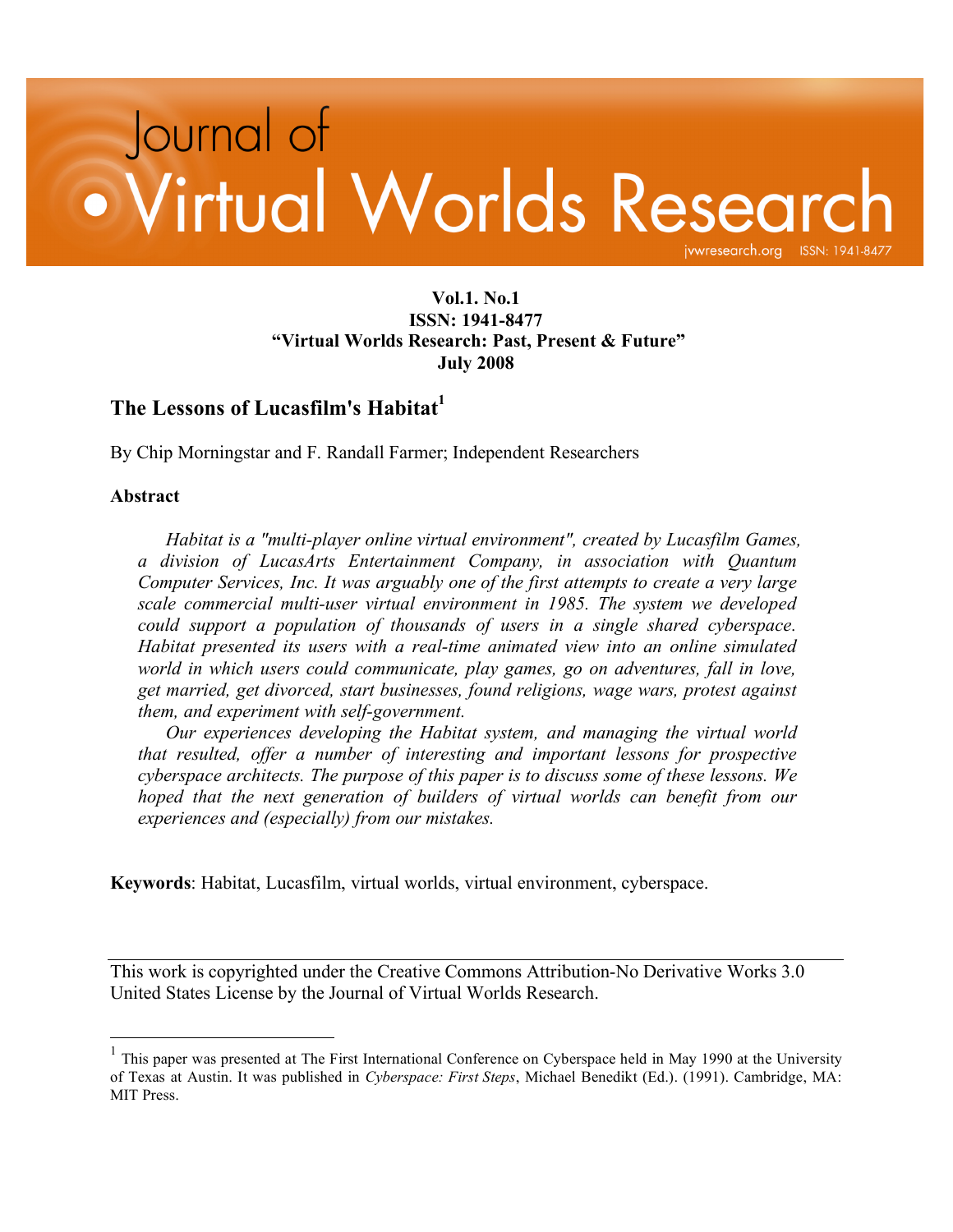# **The Lessons of Lucasfilm's Habitat2**

By Chip Morningstar and F. Randall Farmer; Independent Researchers

Lucasfilm's Habitat was created by Lucasfilm Games, a division of LucasArts Entertainment Company, in association with Quantum Computer Services, Inc. It was arguably one of the first attempts to create a very large scale commercial multi-user virtual environment. A far cry from many laboratory research efforts based on sophisticated interface hardware and tens of thousands of dollars per user of dedicated compute power, Habitat is built on top of an ordinary commercial online service and uses an inexpensive—some would say "toy"—home computer to support user interaction. In spite of these somewhat plebeian underpinnings, Habitat is ambitious in its scope. The system we developed can support a population of thousands of users in a single shared cyberspace. Habitat presents its users with a real-time animated view into an online simulated world in which users can communicate, play games, go on adventures, fall in love, get married, get divorced, start businesses, found religions, wage wars, protest against them, and experiment with self-government.

The Habitat project proved to be a rich source of insights into the nitty-gritty reality of actually implementing a serious, commercially-viable cyberspace environment. Our experiences developing the Habitat system and managing the virtual world that resulted, offer a number of interesting and important lessons for prospective cyberspace architects. The purpose of this paper is to discuss some of these lessons. We hope that the next generation of builders of virtual worlds can benefit from our experiences and (especially) from our mistakes.

Due to space limitations, we will not be able to go into as much technical detail as we might like; this will have to be left to a future publication. Similarly, we will only be able to touch briefly upon some of the history of the project as a business venture, which is a fascinating subject of its own. Although we will conclude with a brief discussion of some of the future directions for this technology, a more detailed exposition on this topic will also have to wait for a future article.

The essential lesson that we have abstracted from our experiences with Habitat is that a cyberspace is defined more by the interactions among the actors within it than by the technology with which it is implemented. While we find much of the work presently being done on elaborate interface technologies—DataGloves, head-mounted displays, special-purpose rendering engines, and so on—both exciting and promising, the almost mystical euphoria that currently seems to surround all this hardware is, in our opinion, both excessive and somewhat misplaced. We cannot help having a nagging sense that it is all a bit of a distraction from the really pressing issues. At the core of *our* vision is the idea that cyberspace is necessarily a *multiple-participant environment*. It seems to us that the things that are important to the inhabitants of such an environment are the capabilities available to them, the characteristics of the other people they

<sup>&</sup>lt;sup>2</sup> This paper was presented at The First International Conference on Cyberspace held in May 1990 at the University of Texas at Austin. It was published in *Cyberspace: First Steps*, Michael Benedikt (Ed.). (1991). Cambridge, MA: MIT Press.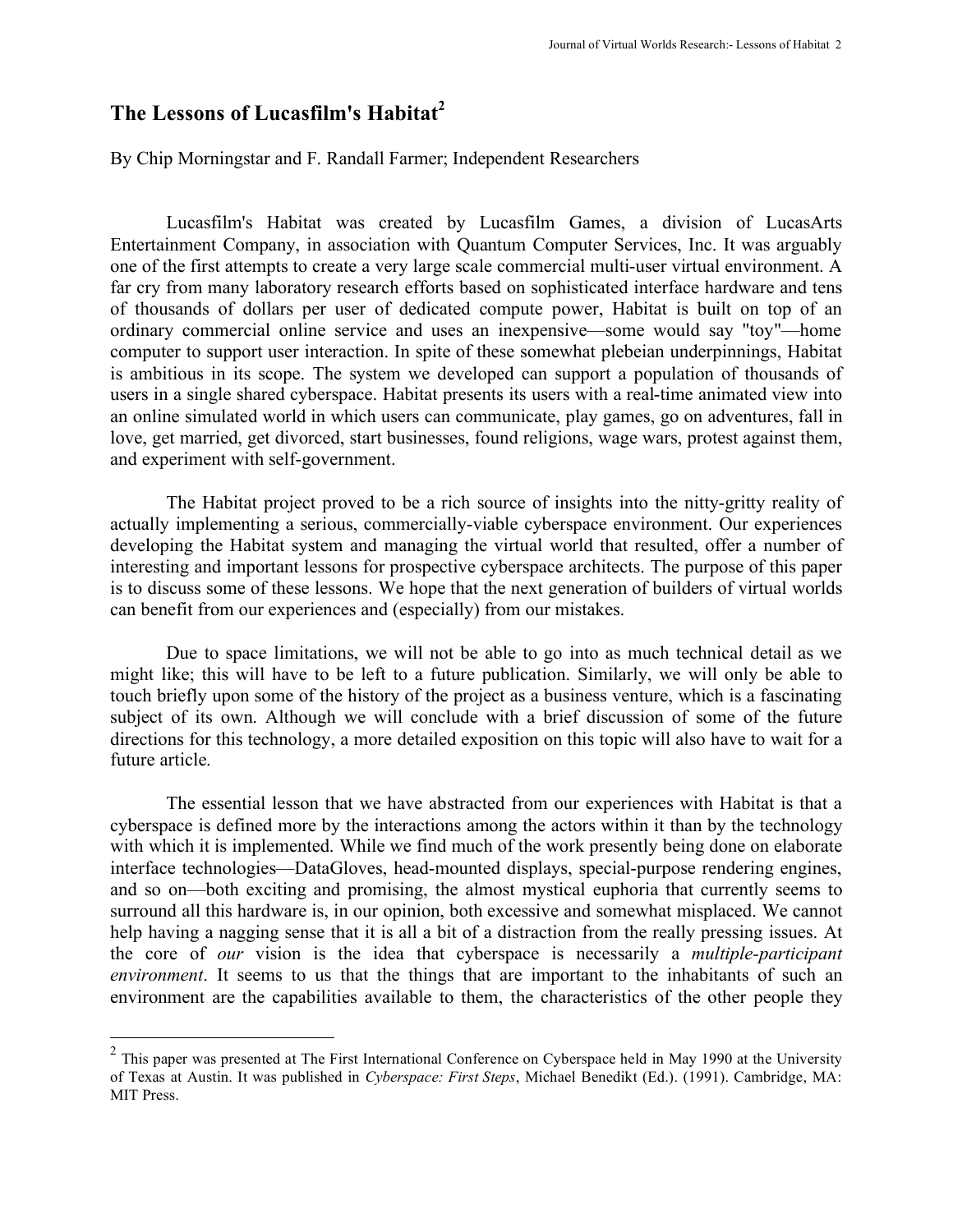encounter there, and the ways these various participants can affect one another. Beyond a foundation set of communications capabilities, the details of the technology used to present this environment to its participants, while sexy and interesting, are of relatively peripheral concern.

#### *What is Habitat?*

Habitat is a "multi-player online virtual environment" (its purpose is to be an entertainment medium; consequently, the users are called "players"). Each player uses his or her home computer as a frontend, communicating over a commercial packet-switching data network to a centralized backend system. The frontend provides the user interface, generating a real-time animated display of what is going on and translating input from the player into requests to the backend. The backend maintains the world model, enforcing the rules and keeping each player's frontend informed about the constantly changing state of the universe. The backend enables the players to interact not only with the world but with each other.

Habitat was inspired by a long tradition of "computer hacker science fiction", notably Vernor Vinge's novel, *True Names* (Vinge, 1981), as well as many fond childhood memories of games of make-believe, more recent memories of role-playing games and the like, and numerous other influences too thoroughly blended to pinpoint. To this we added a dash of silliness, a touch of cyberpunk (Gibson, 1984; Sterling, 1986), and a predilection for object-oriented programming (Sussman and Abelson, 1985).

The initial incarnation of Habitat uses a Commodore 64 for the frontend<sup>1</sup> Figure 1 is a typical screen from this version of the system. The largest part of the screen is devoted to the graphics display. This is an animated view of the player's current location in the Habitat world. The scene consists of various objects arrayed on the screen, such as the houses and tree you see here. The players are represented by animated figures that we call "Avatars". Avatars are usually, though not exclusively, humanoid in appearance. In this scene you can see two of them, carrying on a conversation.

Avatars can move around, pick up, put down and manipulate objects, talk to each other, and gesture—each under the control of an individual player. Control is through the joystick, which enables the player to point at things and issue commands. Talking is accomplished by typing on the keyboard. The text that a player types is displayed over his or her Avatar's head in a cartoon-style "word balloon."



Figure 1 -- A typical Habitat scene (© 1986 LucasArts Entertainment Company).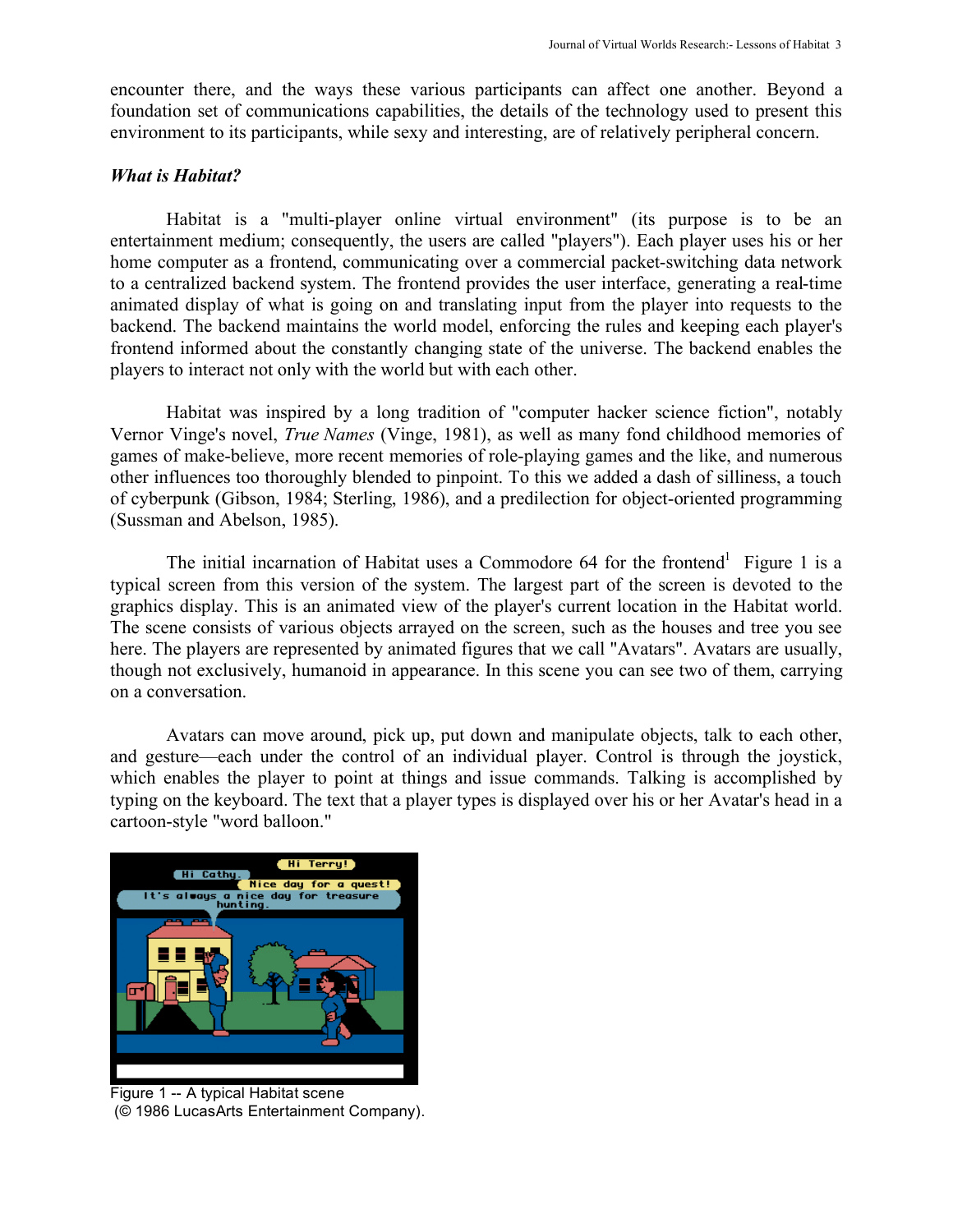The Habitat world is made up of a large number of discrete locations that we call "regions". In its prime, the prototype Habitat world consisted of around 20,000 of them. Each region can adjoin up to four other regions, which can be reached simply by walking your Avatar to one or another edge of the screen. Doorways and other passages can connect to additional regions. Each region contains a set of objects that define the things that an Avatar can do there and the scene that the player sees on the computer screen.

Some of the objects are structural, such as the ground or the sky. Many are just scenic, such as the tree or the mailbox. Most objects, however, have some function that they perform. For example, doors transport Avatars from one region to another and may be opened, closed, locked, and unlocked. ATMs (Automatic Token Machines) enable access to an Avatar's bank account<sup>2</sup>. Vending machines dispense useful goods in exchange for Habitat money. Many objects are portable and may be carried around in an Avatar's hands or pockets. These include various kinds of containers, money, weapons, tools, and exotic magical implements. Table 1 lists some of the most important types of objects and their functions. The complete list of object types numbers in the hundreds.

Many objects are portable and may be carried around in an Avatar's hands or pockets. These include various kinds of containers, money, weapons, tools, and exotic magical implements. Listed here are some of the most important types of objects and their functions. The complete list of object types numbers in the hundreds.

| <b>Object Class</b> | <b>Function</b>                                                    |
|---------------------|--------------------------------------------------------------------|
| <b>ATM</b>          | Automatic Token Machine; access to an Avatar's bank account        |
| Avatar              | Represents the player in the Habitat world                         |
| Bag, Box            | Containers in which things may be carried                          |
| Book                | Document for Avatars to read (e.g., the daily newspaper)           |
| Bureaucrat-in-a-box | Communication with system operators                                |
| Change-o-matic      | Device to change Avatar gender                                     |
| Chest, Safe         | Containers in which things can be stored                           |
| Club, Gun, Knife    | Various weapons                                                    |
| Compass             | Points direction to West Pole                                      |
| Door                | Passage from one region to another; can be locked                  |
| Drugs               | Various types; changes Avatar body state, e.g., cure wounds        |
| Elevator            | Transportation from one floor of a tall building to another        |
| Flashlight          | Provides light in dark places                                      |
| Fountain            | Scenic highlight; provides communication to system designers       |
| Game piece          | Enables various board games: backgammon, checkers, chess, etc.     |
| Garbage can         | Disposes of unwanted objects                                       |
| Glue                | System building tool; attaches objects together                    |
| Ground, Sky         | The underpinnings of the world                                     |
| Head                | An Avatar's head; comes in many styles; for customization          |
| Key                 | Unlocks doors and other containers                                 |
| Knick-knack         | Generic inert object; for decorative purposes                      |
| Magic wand          | Various types, can do almost anything                              |
| Paper               | For writing notes, making maps, etc.; used in mail system          |
| Pawn machine        | Buys back previously purchased objects                             |
| Plant, Rock, Tree   | Generic scenic objects                                             |
| Region              | The foundation of reality                                          |
| Sensor              | Various types, detects otherwise invisible conditions in the world |
| Sign                | Allows attachment of text to other objects                         |
| Stun gun            | Non-lethal weapon                                                  |
| Teleport booth      | Means of quick long-distance transport; analogous to phone booth   |
| Tokens              | Habitat money                                                      |
| Vendroid            | Vending machine; sells things                                      |

Table 1 -- Some important object classes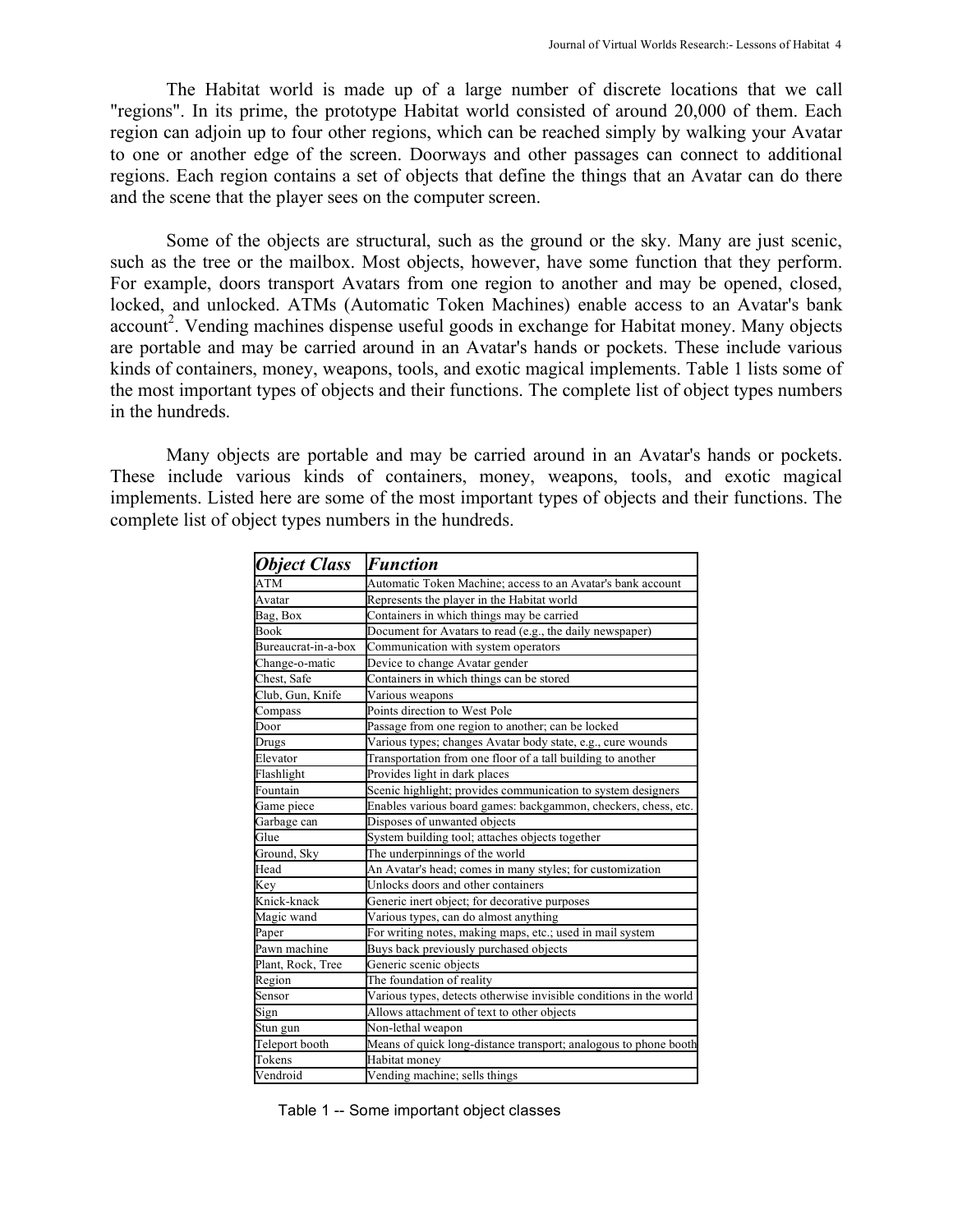#### *Implementation*

The following, along with several programmer-years of tedious and expensive detail that we will not cover here, is how the system works:

At the heart of the Habitat implementation is an object-oriented model of the universe. The frontend consists of a system kernel and a collection of objects. The kernel handles memory management, display generation, disk I/O, telecommunications, and other "operating system" functions. The objects implement the semantics of the world itself. Each type of Habitat object has a definition consisting of a set of resources, including animation cels to drive the display, audio data, and executable code. An object's executable code implements a series of standard behaviors, each of which is invoked by a different player command or system event. The model is similar to that found in an object-oriented programming system such as Smalltalk (Goldberg and Robson, 1983), with its classes, methods, and messages. These resources consume significant amounts of scarce frontend memory, so we cannot keep them all in core at the same time. Fortunately, their definitions are invariant, so we simply swap them in from disk as we need them, discarding less recently used resources to make room.

When an object is instantiated, we allocate a block of memory to contain the object's state. The first several bytes of an object's state information take the same form in all objects, and include such things as the object's screen location and display attributes. This standard information is interpreted by the system kernel as it generates the display and manages the runtime environment. The remainder of the state information varies with the object type and is accessed only by the object's behavior code.

Object behaviors are invoked by the kernel in response to player input. Each object responds to a set of standard verbs that map directly onto the commands available to the player. Each behavior is simply a subroutine that executes the indicated action; to do this it may invoke the behaviors of other objects or send request messages to the backend. Besides the standard verb behaviors, objects may have additional behaviors which are invoked by messages that arrive asynchronously from the backend.

The backend also maintains an object-oriented representation of the world. As in the frontend, objects on the backend possess executable behaviors and in-memory state information. In addition, since the backend maintains a persistent global state for the entire Habitat world, the objects are also represented by database records that may be stored on disk when not "in use". Backend object behaviors are invoked by messages from the frontend. Each of these backend behaviors works in roughly the same way: a message is received from a player's frontend requesting some action; the action is taken and some state changes to the world result; the backend behavior sends a response message back to the frontend informing it of the results of its request and notification messages to the frontends of any other players who are in the same region, informing *them* of what has taken place.

#### *The Lessons*

In order to say as much as we can in the limited space available, we will describe what we think we learned via a series of principles or assertions surrounded by supporting reasoning and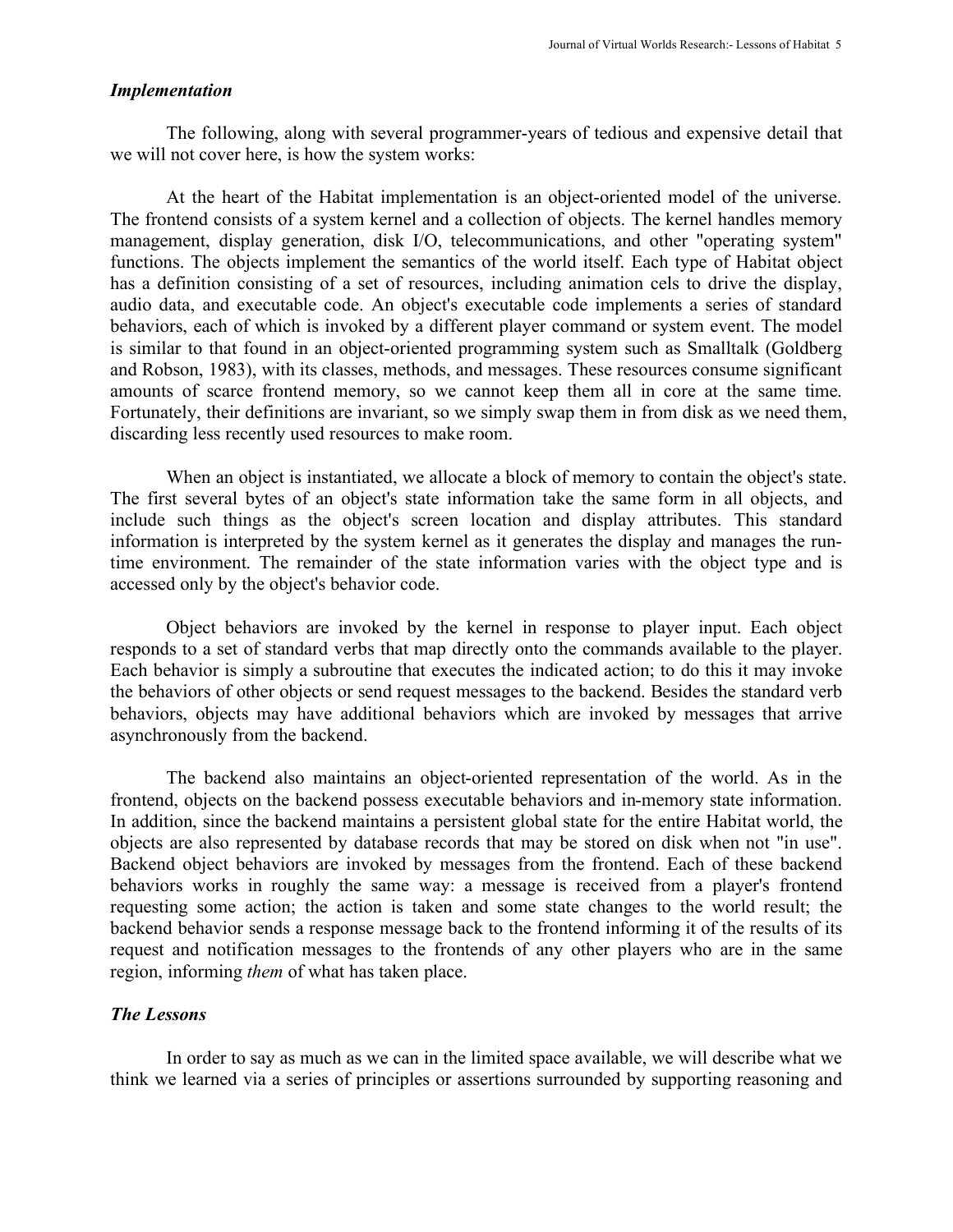illustrative anecdotes. A more formal and thorough exposition will have to come later in some other forum where we might have the space to present a more comprehensive and detailed model.

We mentioned our primary principle above:

#### **• A multi-user environment is central to the idea of cyberspace.**

It is our deep conviction that a definitive characteristic of a cyberspace system is that it represents a multi-user environment. This stems from the fact that what (in our opinion) people seek in such a system is richness, complexity, and depth. Nobody knows how to produce an automaton that even approaches the complexity of a real human being, let alone a society. Our approach, then, is not even to attempt this, but instead to use the computational medium to augment the communications channels between real people.

If what we are constructing is a multi-user environment, it naturally follows that some sort of communications capability must be fundamental to our system. However, we must take into account an observation that is the second of our principles:

#### **• Communications bandwidth is a scarce resource.**

This point was driven home to us by one of Habitat's nastier, externally-imposed design constraints, namely that it only provided a satisfactory experience to the player over a 300 baud serial telephone connection (one routed, moreover, through commercial packet-switching networks that impose an additional, uncontrollable latency of 100 to 5000 milliseconds on each packet transmitted).

Even in a more technically advanced network, however, bandwidth remains scarce in the sense that economists use the term: available carrying capacity is not unlimited. The law of supply and demand suggests that no matter how much capacity is available, you always want more. When communications technology advances to the point were we all have multi-gigabaud fiber optic connections into our homes, computational technology will have advanced to match. Our processors' expanding appetite for data will mean that the search for ever more sophisticated data compression techniques will *still* be a hot research area (though what we are compressing may at that point be high-resolution volumetric time-series or something even more esoteric). (Drexler, 1986)

Computer scientists tend to be reductionists who like to organize systems in terms of primitive elements that can be easily manipulated within the context of a simple formal model. Typically, you adopt a small variety of very simple primitives which are then used in large numbers. For a graphics-oriented cyberspace system, the temptation is to build upon bit-mapped images or polygons or some other *graphic* primitive. These sorts of representations, however, are invitations to disaster. They arise from an inappropriate fixation on display technology, rather than on the underlying purpose of the system.

However, the most significant part of what *we* wish to be communicating are human behaviors. These, fortunately, can be represented quite compactly, provided we adopt a relatively abstract, high-level description that deals with behavioral concepts directly. This leads to our third principle: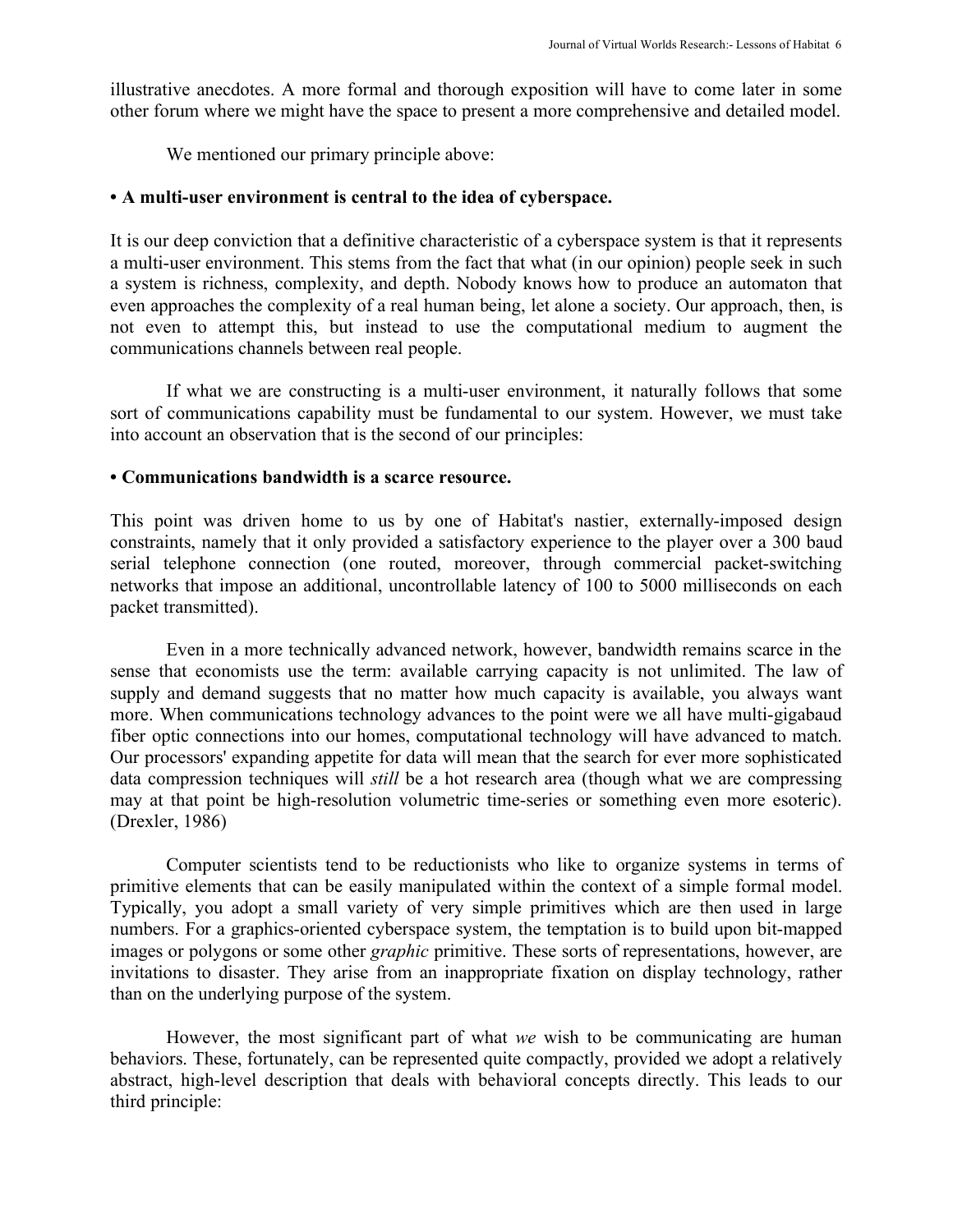#### **• An object-oriented data representation is essential.**

Taken at its face value, this assertion is unlikely to be controversial, as object-oriented programming is currently the methodology of choice among the software engineering *cognoscenti*. However, what we mean here is not only that you should adopt an object-oriented approach, but that the basic objects from which you build the system should correspond, more or less, to the objects in the user's conceptual model of the virtual world, that is, people, places, and artifacts. You could, of course, use object-oriented programming techniques to build a system based on, say, polygons, but that would not help to cope with the fundamental problem.

The goal is to enable the communications between machines take place primarily at the behavioral level (what people and things are doing) rather than at the presentation level (how the scene is changing). The description of a place in the virtual would should be in terms of what is there rather than what it looks like. Interactions between objects should be described by functional models rather than by physical ones. The computation necessary to translate between these higher-level representations and the lower-level representations required for direct user interaction is an essentially local function. At the local processor, display-rendering techniques may be arbitrarily elaborate and physical models arbitrarily sophisticated. The data channel capacities required for such computations, however, need not and should not be squeezed into the limited bandwidth available between the local processor and remote ones. Attempting to do so just leads to disasters such as NAPLPS (ANSI, 1983; Alber, 1985) which couples dreadful performance with a display model firmly anchored in the technology of the 1970s.

Once we begin working at the conceptual rather than the presentation level, we are struck by the following observation:

#### **• The implementation platform is relatively unimportant.**

The presentation level and the conceptual level cannot (and should not) be *totally* isolated from each other. However, defining a virtual environment in terms of the configuration and behavior of objects, rather than their presentation, enables us to span a vast range of computational and display capabilities among the participants in a system. This range extends both upward and downward. As an extreme example, a typical scenic object, such as a tree, can be represented by a handful of parameter values. At the lowest conceivable end of things might be an ancient Altair 8800 with a 300 baud ASCII dumb terminal, where the interface is reduced to fragments of text and the user sees the humble string so familiar to the players of text adventure games, "There is a tree here." At the high end, you might have a powerful processor that generates the image of the tree by growing a fractal model and rendering it three dimensions at high resolution, the finest details ray-traced in real time, complete with branches waving in the breeze and the sound of wind in the leaves coming through your headphones in high-fidelity digital stereo. And these two users might be looking at the same tree in same the place in the same world and talking to each other as they do so. Both of these scenarios are implausible at the moment; the first because nobody would suffer with such a crude interface when better ones are so readily available, the second because the computational hardware does not yet exist. The point, however, is that this approach covers the ground between systems already obsolete and ones that are as yet gleams in their designers' eyes. Two consequences of this are significant. The first is that we can build effective cyberspace systems today. Habitat exists as ample proof of this principle. The second is that it is conceivable that with a modicum of cleverness and foresight you could start building a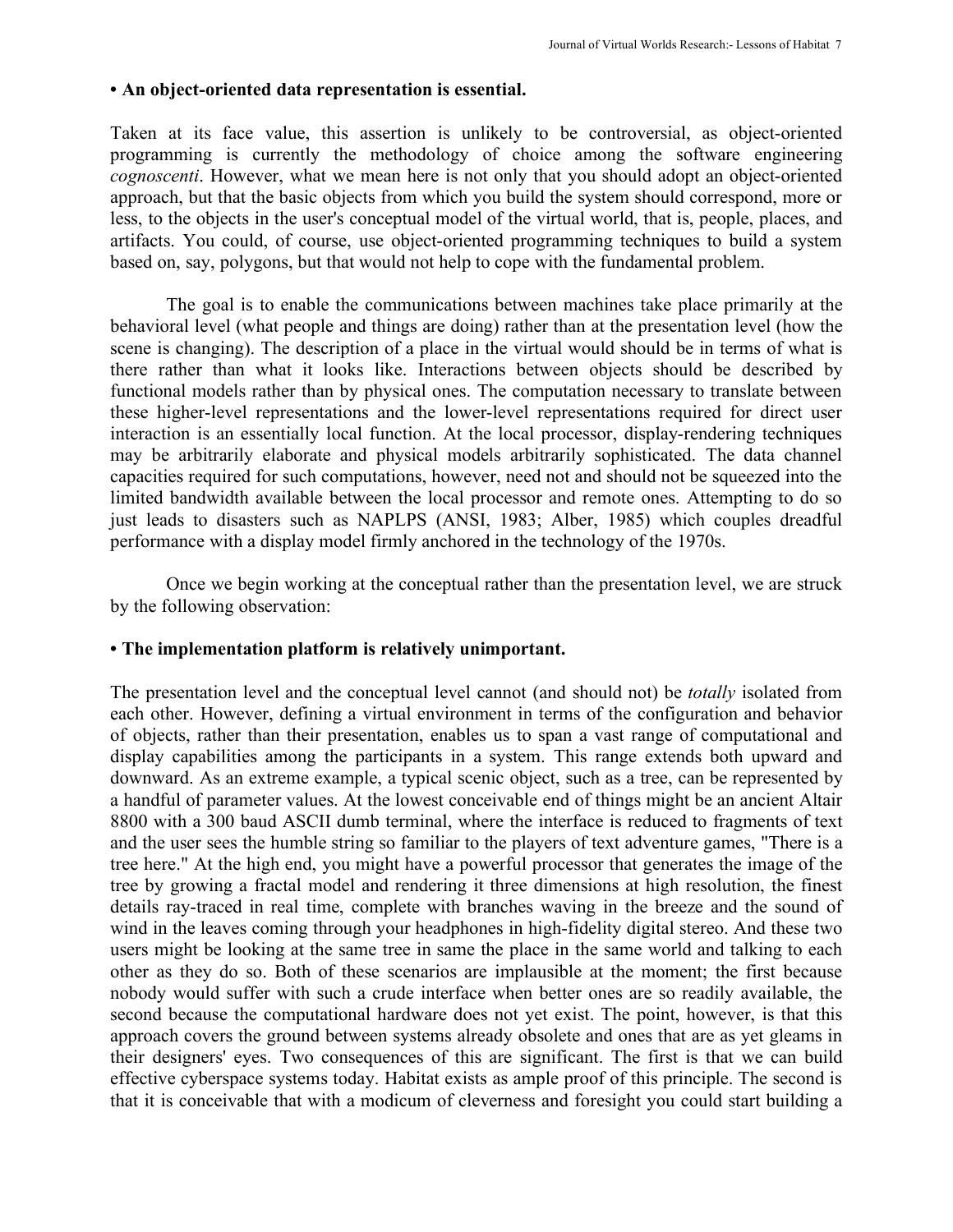system with today's technology that could evolve smoothly as tomorrow's technology develops. The availability of pathways for growth is important in the real world, especially if cyberspace is to become a significant communications medium (as we obviously think it should).

Given that we see cyberspace as fundamentally a communications medium rather than simply an user interface model, and given the style of object-oriented approach that we advocate, another point becomes clear:

#### **• Data communications standards are vital.**

However, our concerns about cyberspace data communications standards center less upon data transport protocols than upon the definition of the data being transported. The mechanisms required for reliably getting bits from point A to point B are not terribly interesting to us. This is not because these mechanisms are not essential (they obviously are) nor because they do not pose significant research and engineering challenges (they clearly do). It is because we are focused on the unique communications needs of an object-based cyberspace. We are concerned with the protocols for sending messages between objects; that is, for communicating behavior rather than presentation and for communicating object definitions from one system to another.

Communicating object definitions seems to us to be an especially important problem, and one that we really did not have an opportunity to address in Habitat. It *will* be necessary to address this problem if we are to have a dynamic system in the future. Once the size of the system's user base has grown modestly large, it becomes impractical to distribute a new release of the system software every time one wants to add a new class of object. However, we feel the ability to add new classes of objects over time is crucial if the system is to be able to evolve.

While we are on the subject of communications standards, we would like to make some remarks about the ISO Reference Model of Open System Interconnection (ISO, 1986). This 7 layer model has become a centerpiece of most discussions about data communications standards today. It is so firmly established in the data communications standards community that it is virtually impossible to find a serious contemporary publication on the subject that does not begin with some variation on Figure 2. Unfortunately, while the bottom 4 or 5 layers of this model provide a more or less sound framework for considering data transport issues, we feel that the model's Presentation and Application layers are not so helpful when considering cyberspace data communications.

| Level | Function     |
|-------|--------------|
| 7     | Application  |
| 6     | Presentation |
| 5     | Session      |
| 4     | Transport    |
| 3     | Network      |
| 2     | Link         |
|       | Physical     |
|       |              |

Figure 2 -- The 7-layer ISO Reference Model of Open System Interconnection.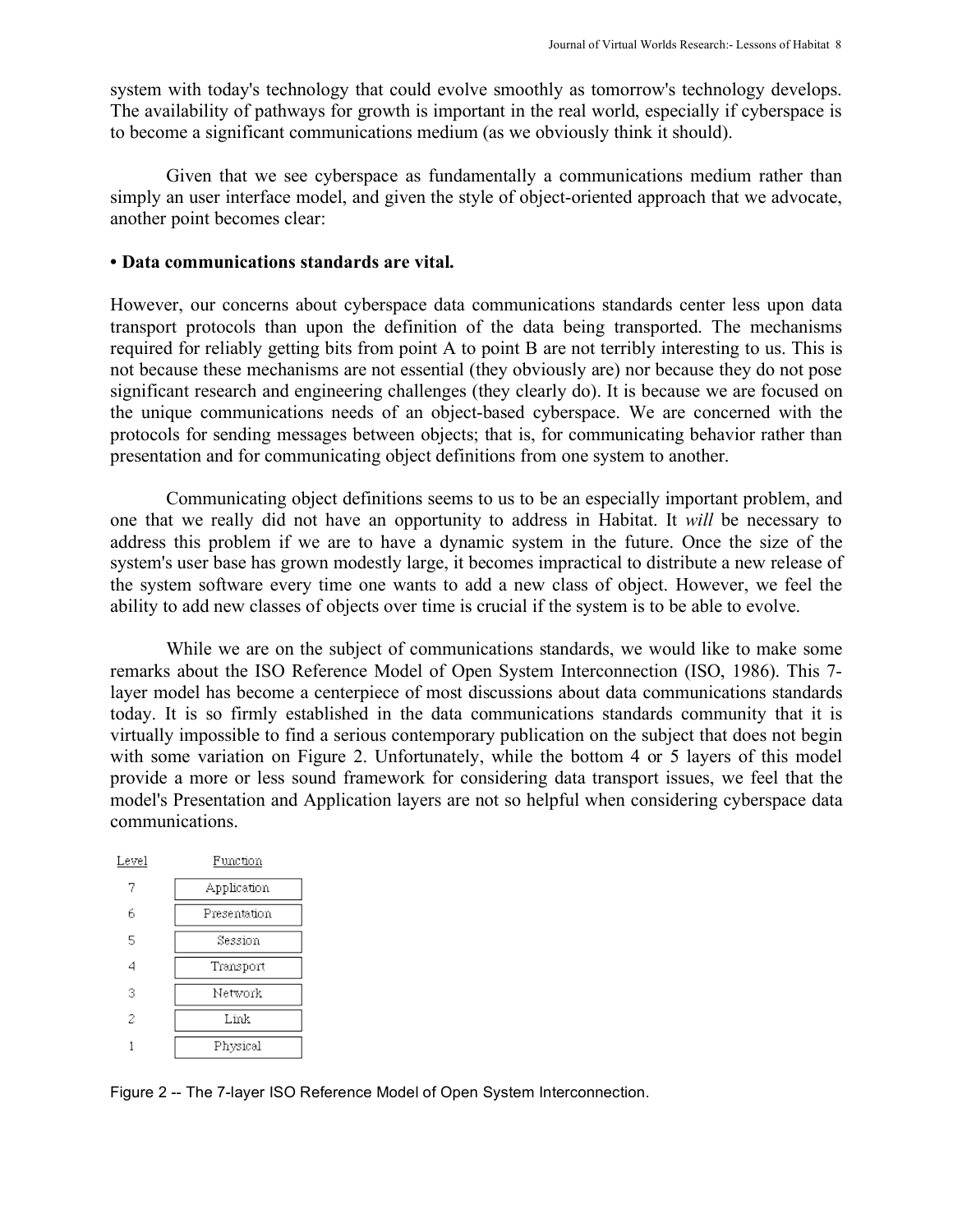We have two main quarrels with the ISO model. First, it partitions the general data communications problem in a way that is a poor match for the needs of a cyberspace system. Second, and more importantly, we think that the model itself is an active source of confusion because it focuses the attention of system designers on the wrong set of issues and thus leads them to spend their time solving the wrong set of problems. We know because this happened to us. "Presentation" and "Application" are simply the wrong abstractions for the higher levels of a cyberspace communications protocol. A "Presentation" protocol presumes that at least some characteristics of the display are embedded in the protocol. The discussions above should give some indication why we think that such a presumption is both unnecessary and unwise. Certainly, an "Application" protocol presumes a degree of foreknowledge of the message environment that is incompatible with the sort of dynamically evolving object system we envision.

A better model would be to substitute a different pair of top layers (Figure 3): a Message layer, which defines the means by which objects can address one another and standard methods of encapsulating structured data and encoding low-level data types (e.g., numbers); and a Definition layer built on top of the Message layer, which defines a standard representation for object definitions so that object classes can migrate from machine to machine. One might argue that these are simply Presentation and Application with different labels. However, the differences are so easily reconciled. In particular, we think the ISO model has, however unintentionally, systematically deflected workers in the field from considering many of the issues that concern us.

| Level | Function   |
|-------|------------|
| 6     | Definition |
| 5     | Меззаgе    |
| 4     | Transport  |
| 3     | Network    |
| 2     | Link       |
|       | Physical   |

Figure 3 -- A possible alternative protocol model.

### *World Building*

There were two sorts of implementation challenge that Habitat posed. The first was the problem of creating a working piece of technology—developing the animation engine, the objectoriented virtual memory, the message-passing pseudo operating system, and squeezing them all into the ludicrous Commodore 64 (the backend system also posed interesting technical problems, but its constraints were not as vicious). The second challenge was the creation and management of the Habitat world itself. It is the experiences from the latter exercise that we think will be most relevant to future cyberspace designers.

We were initially our own worst enemies in this undertaking, victims of a way of thinking to which we engineers are dangerously susceptible. This way of thinking is characterized by the conceit that all things may be planned in advance and then directly implemented according to the plan's detailed specification. For persons schooled in the design and construction of systems based on simple, well-defined and well-understood foundation principles, this is a natural attitude to have. Moreover, it is entirely appropriate when undertaking most engineering projects. It is a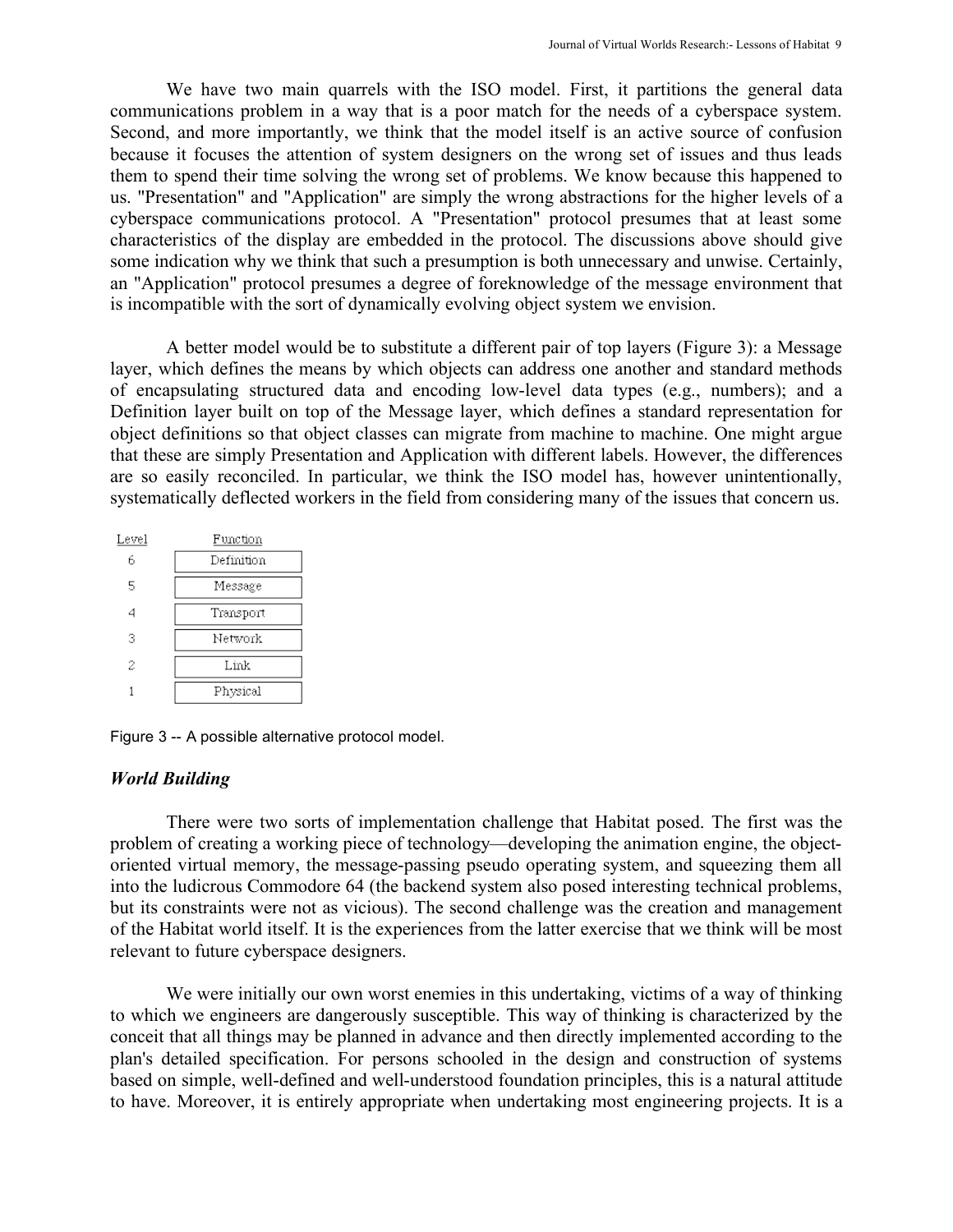frame of mind that is an essential part of a good engineer's conceptual tool kit. Alas, in keeping with Maslow's assertion that, "to the person who has only a hammer, all the world looks like a nail," it is a frame of mind that is easy to carry beyond its range of applicability. This happens when a system exceeds the threshold of complexity above which the human mind loses its ability to maintain a complete and coherent model.

One generally hears about systems crossing the complexity threshold when they become very large. For example, the Space Shuttle and the B-2 bomber are both systems above this threshold, necessitating extraordinarily involved, cumbersome, and time-consuming procedures to keep the design under control—procedures that are at once vastly expensive and only partially successful. To a degree, the complexity of a problem can be dissolved by "throwing money" at it: faster computers, more managers, more bureaucratic procedures, and so on. However, such capital-intensive management techniques are a luxury not available to most projects. Furthermore, although these "solutions" to the complexity problem are out of reach of most projects, alas the complexity threshold itself is not. Smaller systems can suffer from the same sorts of problems. It is possible to push much smaller and less elaborate systems over the complexity threshold simply by introducing chaotic elements that are outside the designers' sphere of control or understanding. The most significant such chaotic elements are autonomous computational agents (e.g., other computers). This is why, for example, debugging even very simple communications protocols often proves surprisingly difficult. Furthermore, a special circle of living Hell awaits the implementors of systems involving that most important category of autonomous computational agents of all, groups of interacting human beings. This leads directly to our next (and possibly most controversial) assertion:

#### **• Detailed central planning is impossible. Don't even try.**

The constructivist prejudice that leads engineers into the kinds of problems just mentioned has received more study from economists, philosophers, and sociologists (e.g., Popper 1962, 1972; Hayek 1973, 1978, 1989; Sowell 1987) than from researchers in the software engineering community. Game and simulation designers are experienced in creating closed virtual worlds for individuals and small groups. However, they have had no reason to learn to deal with large populations of simultaneous users. Each user or small group is unrelated to the others and the same world can be used over and over again. If you are playing an adventure game, the fact that thousands of other people elsewhere in the (real) world are playing the same game has no effect on your experience. It is reasonable for the creator of such a world to spend tens or even hundreds of hours crafting the environment for each hour that a user will spend interacting with it, since that user's hour of experience will be duplicated tens of thousands of times by tens of thousands of other individual users.

Builders of today's online services and communications networks are experienced in dealing with large user populations, but they do not, in general, create elaborate environments. Furthermore, in a system designed to deliver information or communications services, large numbers of users are simply a load problem rather than a complexity problem. All the users get the same information or services; the comments in the previous paragraph regarding duplication of experience apply here as well. It is not necessary to match the size and complexity of the information space to the size of the user population. While it may turn out that the quantity of information available on a service is largely a function of the size of the user population itself, this information can generally be organized into a systematic structure that can still be maintained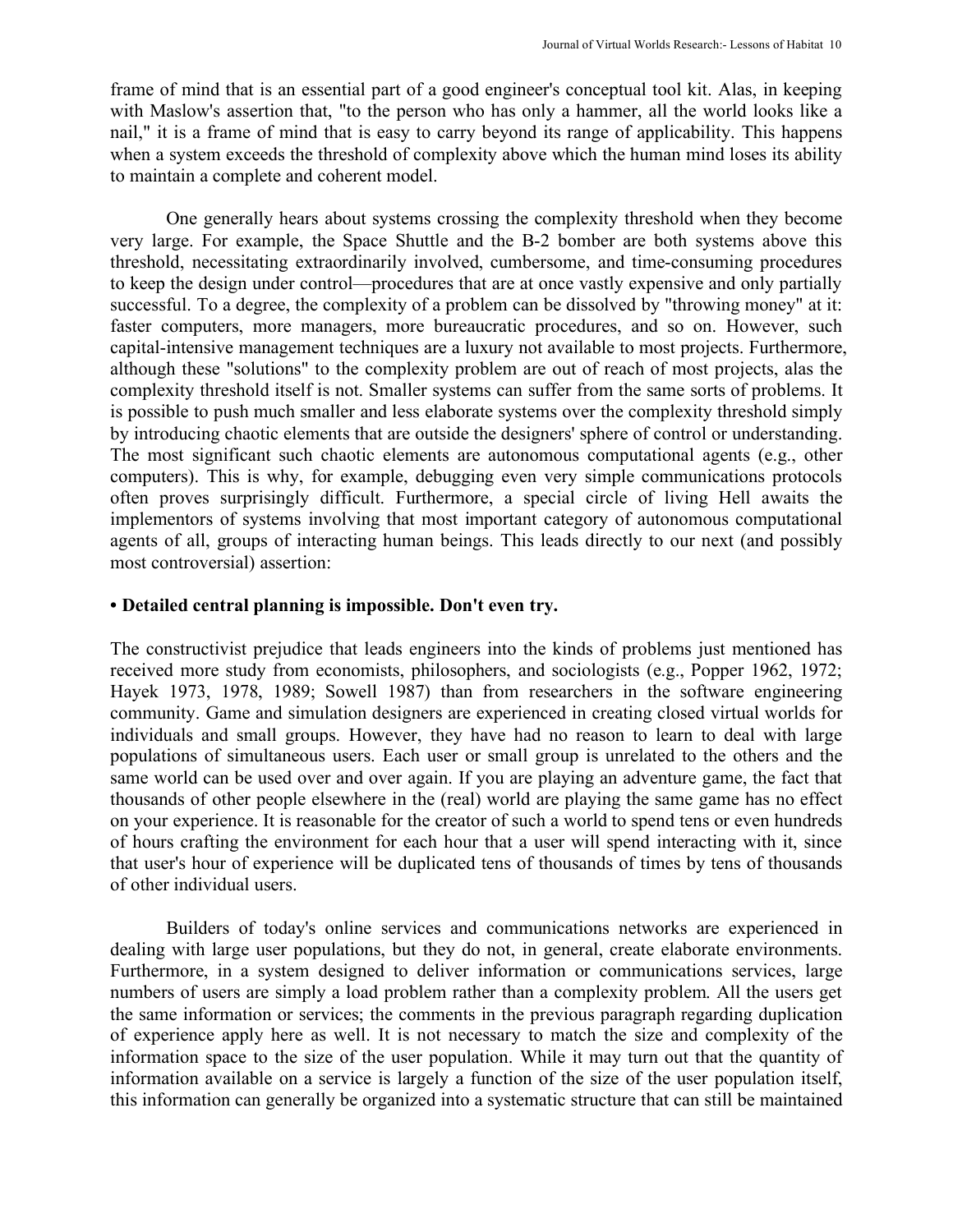by a few people. The bulk of this information is produced by the users themselves, rather than the system designers. (This observation, in fact, is the first clue to the solution to our problem.)

Our original, contractual specification for Habitat called for us to create a world capable of supporting a population of 20,000 Avatars, with expansion plans for up to 50,000. By any reckoning this is a large undertaking and complexity problems would certainly be expected. However, in practice we exceeded the complexity threshold very early in development. By the time the population of our online community had reached around 50 we were in over our heads (and these 50 were "insiders" who were prepared to be tolerant of holes and rough edges).

Moreover, a virtual world such as Habitat needs to scale with its population. For 20,000 Avatars we needed 20,000 "houses", organized into towns and cities with associated traffic arteries and shopping and recreational areas. We needed wilderness areas between the towns so that everyone would not be jammed together into the same place. Most of all, we needed things for 20,000 people to do. They needed interesting places to visit -- and since they can't all be in the same place at the same time, they needed a *lot* of interesting places to visit -- and things to do in those places. Each of those houses, towns, roads, shops, forests, theaters, arenas, and other places is a distinct entity that someone needs to design and create. Attempting to play the role of omniscient central planners, we were swamped.

Automated tools may be created to aid the generation of areas that naturally possess a high degree of regularity and structure, such as apartment buildings and road networks. We created a number of such tools, whose spiritual descendents will no doubt be found in the standard bag of tricks of future cyberspace architects. However, the very properties which make some parts of the world amenable to such techniques also make those same parts of the world among the least important. It is really not a problem if every apartment building looks pretty much like every other. It is a big problem if every enchanted forest looks the same. Places whose value lies in their uniqueness, or at least in their differentiation from the places around them, need to be crafted by hand. This is an incredibly labor-intensive and time consuming process. Furthermore, even very imaginative people are limited in the range of variation that they can produce, especially if they are working in a virgin environment uninfluenced by the works and reactions of other designers.

#### *Running The World*

The world design problem might still be tractable, however, if all players had the same goals, interests, motivations, and types of behavior. Real people, however, are all different. For the designer of an ordinary game or simulation, human diversity is not a major problem, since he or she gets to establish the goals and motivations on the participants' behalf and to specify the activities available to them in order to channel events in the preferred direction. Habitat, however, was deliberately open-ended and pluralistic. The idea behind our world was precisely that it did not come with a fixed set of objectives for its inhabitants, but rather provided a broad palette of possible activities from which the players could choose, driven by their own internal inclinations. It was our intention to provide a variety of possible experiences, ranging from events with established rules and goals (a treasure hunt, for example) to activities propelled by the players' personal motivations (starting a business, running the newspaper) to completely free-form, purely existential activities (hanging out with friends and conversing). Most activities, however,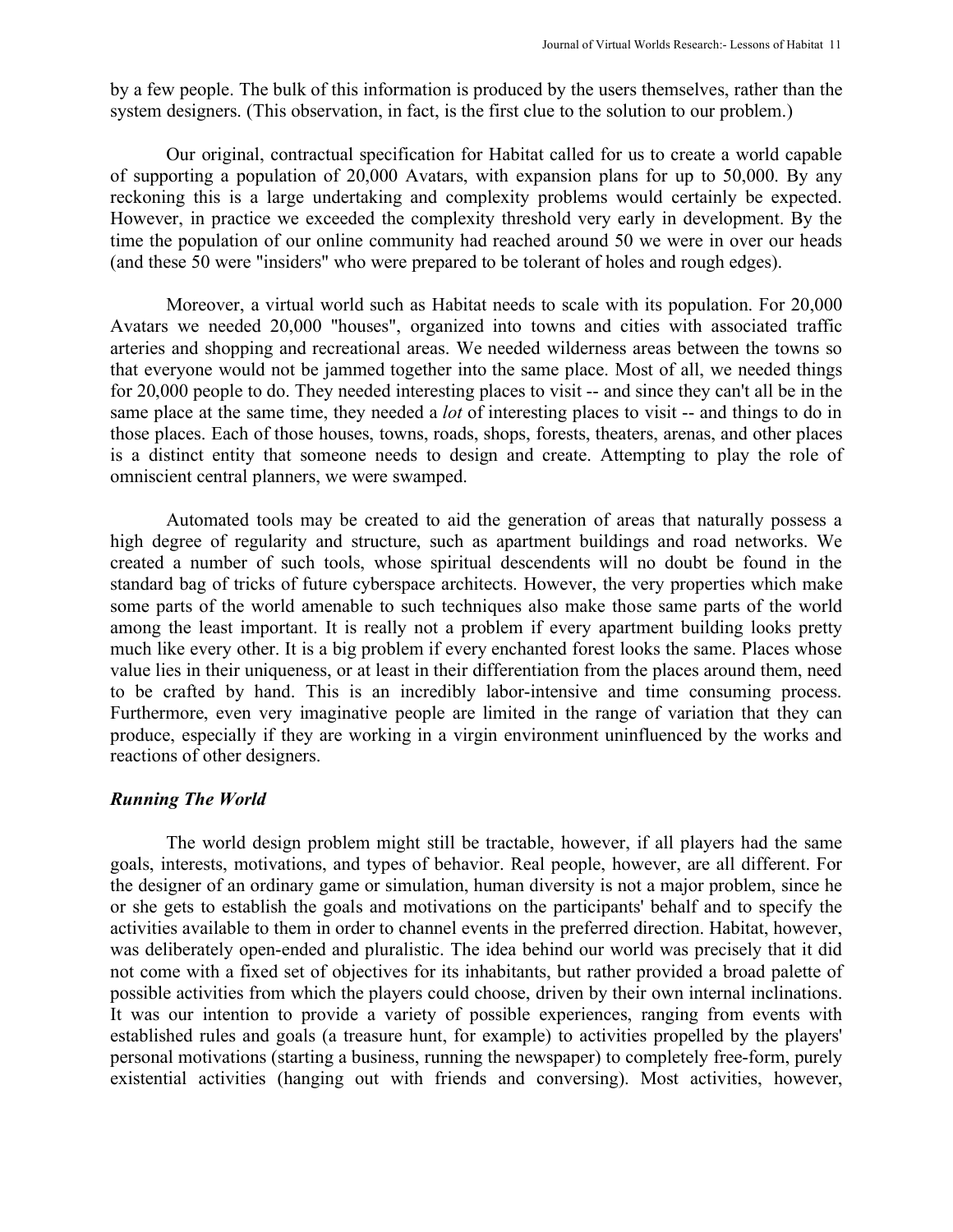involved some degree of planning and setup on our part. We were to be like the cruise director on a ocean voyage, but it turned out we were still thinking like game designers.

The first goal-directed event planned for Habitat was a rather involved treasure hunt called the "D'nalsi Island Adventure". It took us hours to design, weeks to build (including a 100 region island), and days to coordinate the actors involved. It was designed much like the puzzles in an adventure game. We thought it would occupy our players for days. In fact, the puzzle was solved in about 8 hours by a person who had figured out the critical clue in the first 15 minutes. Many of the players hadn't even had a chance to get into the game. The result was that one person had had a wonderful experience, dozens of others were left bewildered, and a huge investment in design and setup time had been consumed in an eyeblink. We expected that there would be a wide range of "adventuring" skills in the Habitat audience. What was not so obvious until afterward was that this meant that most people did not have a very good time, if for no other reason than that they never really got to participate. It would clearly be foolish and impractical for us to do things like this on a regular basis.

Again and again we found that activities based on often unconscious assumptions about player behavior had completely unexpected outcomes (when they were not simply outright failures). It was clear that we were not in control. The more people we involved in something, the less in control we were. We could influence things, we could set up interesting situations, we could provide opportunities for things to happen, but we could not predict nor dictate the outcome. Social engineering is, at best, an inexact science, even in proto-cyberspaces. Or, as some wag once said, "in the most carefully constructed experiment under the most carefully controlled conditions, the organism will do whatever it damn well pleases."

Propelled by these experiences, we shifted into a style of operations in which we let the players themselves drive the direction of the design. This proved far more effective. Instead of trying to push the community in the direction we thought it should go, an exercise rather like herding mice, we tried to observe what people were doing and aid them in it. We became facilitators as much as designers and implementors. This often meant adding new features and new regions to the system at a frantic pace, but almost all of what we added was used and appreciated, since it was well matched to people's needs and desires. As the experts on how the system worked, we could often suggest new activities for people to try or ways of doing things that people might not have thought of. In this way we were able to have considerable influence on the system's development in spite of the fact that we did not really hold the steering wheel more influence, in fact, than we had had when we were operating under the delusion that we controlled everything.

Indeed, the challenges posed by large systems in general are prompting some researchers to question the centralized, planning-dominated attitude that we have criticized here and to propose alternative approaches based on evolutionary and market principles. (Miller and Drexler, 1988a, 1988b; Drexler and Miller 1988) These principles appear applicable to complex systems of all types, not merely those involving interacting human beings.

#### *The Great Debate*

Among the objects we made available to Avatars in Habitat were guns and various other sorts of weapons. We included these because we felt that players should be able to materially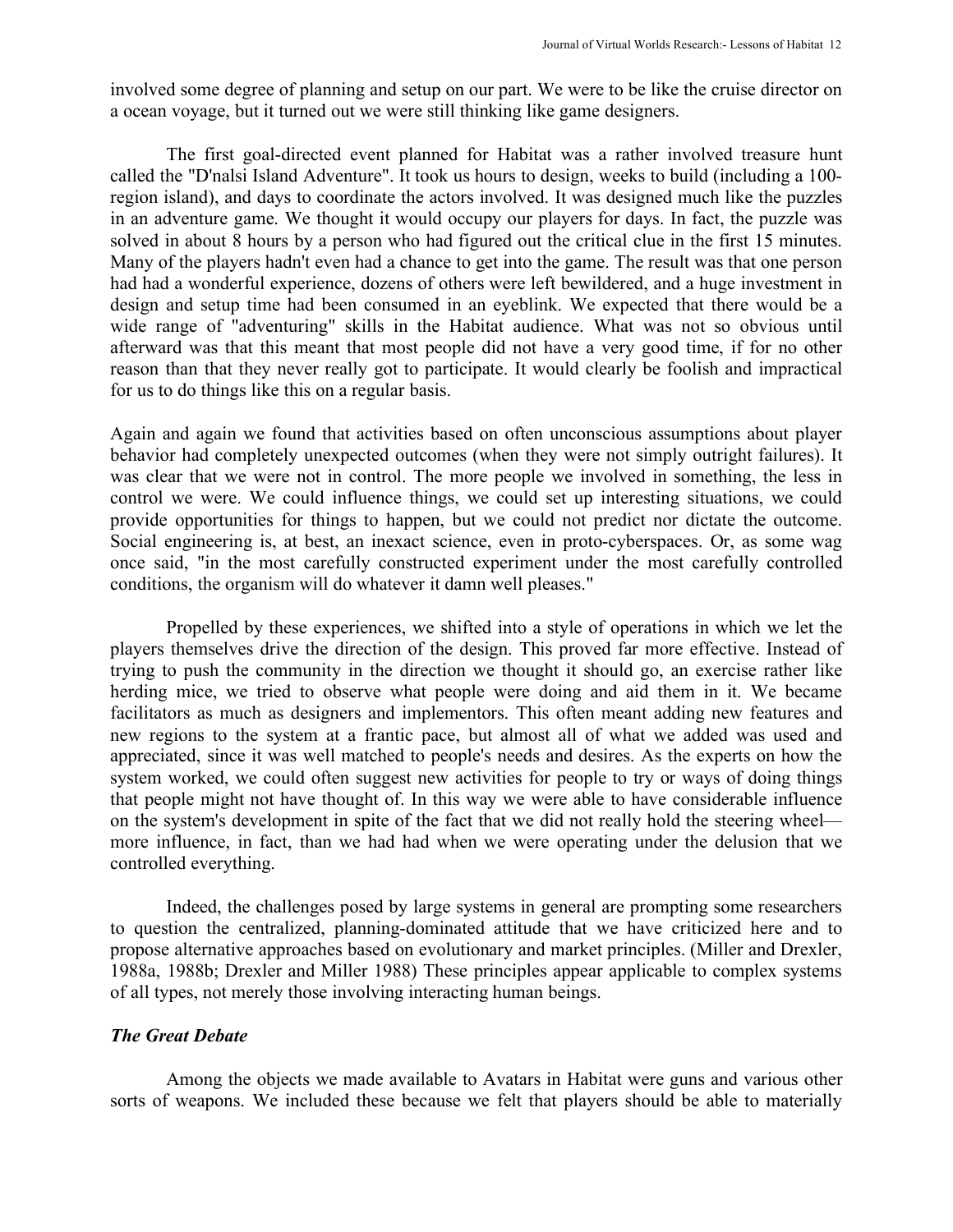effect each other in ways that went beyond simply talking, ways that required real moral choices to be made by the participants. We recognized the age-old storyteller's dictum that conflict is the essence of drama. Death in Habitat was, of course, not like death in the real world! When an Avatar is killed, he or she is teleported back home, head in hands (literally), pockets empty, and any object in hand at the time dropped on the ground at the scene of the crime. Any possessions carried at the time are lost. It was more like a setback in a game of "Chutes and Ladders" than real mortality. Nevertheless, the death metaphor had a profound effect on people's perceptions. This potential for murder, assault, and other mayhem in Habitat was, to put it mildly, controversial. The controversy was further fueled by the potential for lesser crimes. For instance, one Avatar could steal something from another Avatar simply by snatching the object out its owner's hands and running off with it.

We had imposed very few rules on the world at the start. There was much debate among the players as to the form that Habitat society should take. At the core of much of the debate was an unresolved philosophical question: is an Avatar an extension of a human being (thus entitled to be treated as you would treat a real person), or a Pac-Man-like critter destined to die a thousand deaths, or something else entirely? Is Habitat murder a crime? Should all weapons be banned? Or is it all "just a game"? To make a point, one of the players took to randomly shooting people as they roamed around. The debate was sufficiently vigorous that we took a systematic poll of the players. The result was ambiguous: 50% said that Habitat murder was a crime and should not be a part of the world, while the other 50% said it was an important part of the fun.

We compromised by changing the system to allow thievery and gunplay only outside the city limits. The wilderness would be wild and dangerous while civilization would be orderly and safe. This did not resolve the debate, however. One of the outstanding proponents of the antiviolence point of view was motivated to open the first Habitat church, the Order of the Holy Walnut (in real life he was a Greek Orthodox priest). His canons forbid his disciples to carry weapons, steal, or participate in violence of any kind. His church became quite popular and he became a very highly respected member of the Habitat community.

Furthermore, while we had made direct theft impossible, one could still engage in indirect theft by stealing things set on the ground momentarily or otherwise left unattended. And the violence still possible in the outlands continued to bother some players. Many people thought that such crimes ought to be prevented or at least punished somehow, but they had no idea how to do so. They were used to a world in which law and justice were always things provided by somebody else. Somebody eventually made the suggestion that there ought to be a Sheriff. We quickly figured out how to create a voting mechanism and rounded up some volunteers to hold an election. A public debate in the town meeting hall was heavily attended, with the three Avatars who had chosen to run making statements and fielding questions. The election was held, and the town of Populopolis acquired a Sheriff.

For weeks the Sheriff was nothing but a figurehead, though he was a respected figure and commanded a certain amount of moral authority. We were stumped about what powers to give him. Should he have the right to shoot anyone anywhere? Give him a more powerful gun? A magic wand to zap people off to jail? What about courts? Laws? Lawyers? Again we surveyed the players, eventually settling on a set of questions that could be answered via a referendum. Unfortunately, we were unable to act on the results before the pilot operations ended and the version of the system in which these events took place was shut down. It was clear, however, that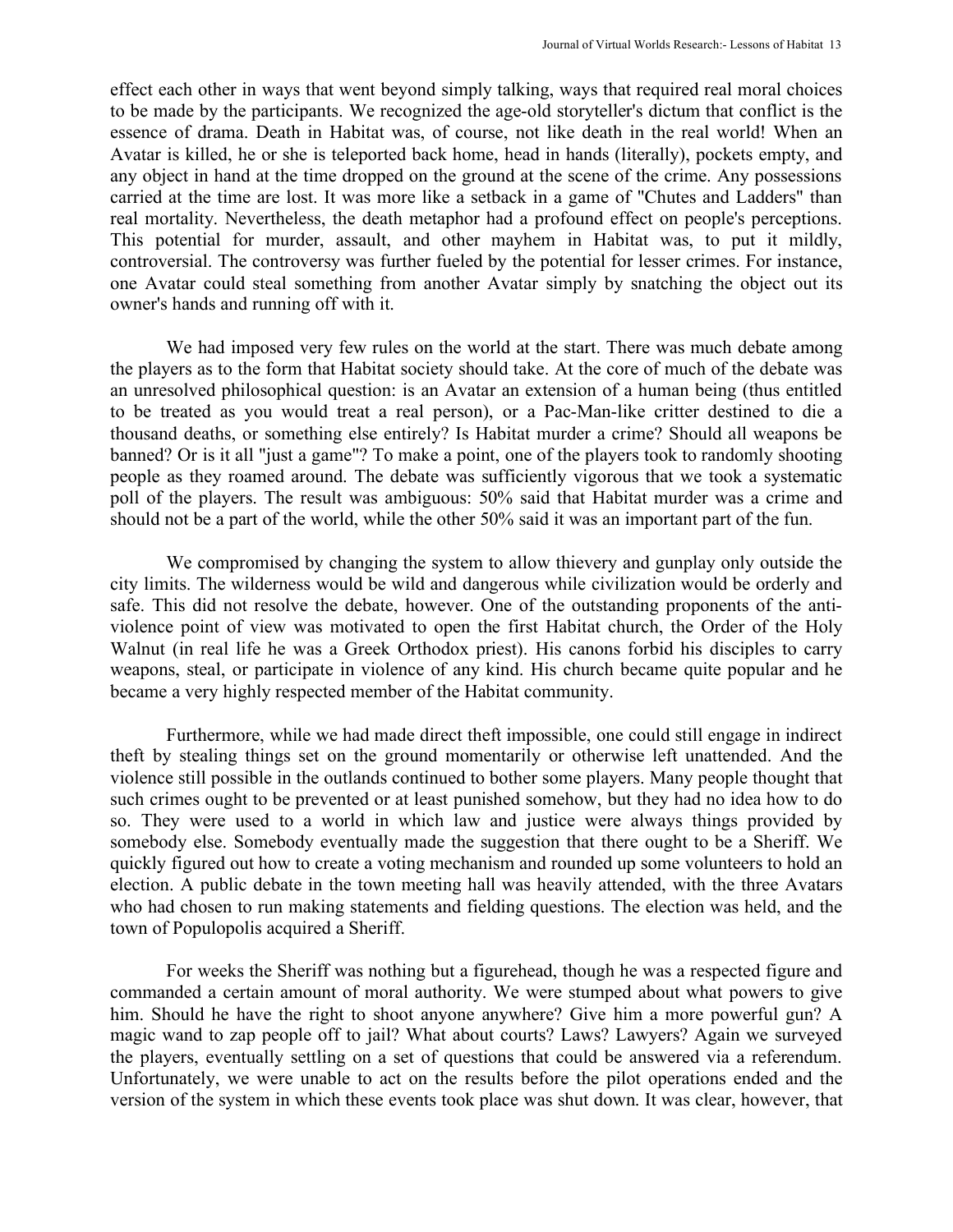there are two basic camps: anarchists and statists. This division of characters and world views is an issue that will need to be addressed by future cyberspace architects. However, our view remains that a virtual world need not be set up with a "default" government, but can instead evolve one as needed.

#### *A Warning*

Given the above exhortation that control should be released to the users, we need to inject a note of caution and present our next assertion:

#### **• You can't trust** *anyone.*

This may seem like a contradiction of much of the preceding, but it really is not. Designers and operators of a cyberspace system must inhabit two levels of "virtuality" at once. The first we call the "infrastructure level," the level of implementation where the laws that govern "reality" have their genesis. The second we call the "experiential level," which is what the users see and interact with. It is important that there not be "leakage" between these two levels. The first level defines the physics of the world. If its integrity is breached, the consequences can range from aesthetic unpleasantness (the audience catches a glimpse of the scaffolding behind the false front), to psychological disruption (somebody does something "impossible," thereby violating users' expectations and damaging their fantasy), to catastrophic failure (somebody crashes the system). When we exhort cyberspace system designers to give control to the users, we mean control at the experiential level. When we say that you can't trust anyone, we mean that you can't trust them with access to the infrastructure level. Some stories from Habitat will illustrate this.

When designing a piece of software, you generally assume that the software is the sole intermediary between the user and the underlying data being manipulated (possibly multiple applications will work with the same data, but the principle remains the same). In general, the user need not be aware of how data are encoded and structured inside the application. Indeed, the very purpose of a good application is to shield the user from the ugly technical details. While it is conceivable that a technically astute person who is willing to invest the time and effort could decipher the internal structure of things, this would be an unusual thing to do as there is rarely much advantage to be gained. The purpose of the application itself is, after all, to make access to and manipulation of the data easier than digging around at the level of bits and bytes. There are exceptions to this, however. For example, most game programs deliberately impose obstacles on their players in order for play to be challenging. By tinkering around with the insides of such a program—dumping the data files and studying them, disassembling the program itself and possibly modifying it—it may be possible to "cheat." However, this sort of cheating has the flavor of cheating at solitaire: the consequences adhere to the cheater alone. There is a difference in that disassembling a game program is a puzzle-solving exercise in its own right, whereas cheating at solitaire is pointless, but the satisfactions to be gained from either, if any, are entirely personal.

If, however, a computer game involves multiple players, then delving into the program's internals can enable one to truly cheat, in the sense that one gains an unfair advantage over the other players, an advantage, moreover, of which they may be unaware. Habitat is such a multiplayer game. When we were designing the software, our "prime directive" was, "The backend shall not assume the validity of anything a player computer tells it." This is because we needed to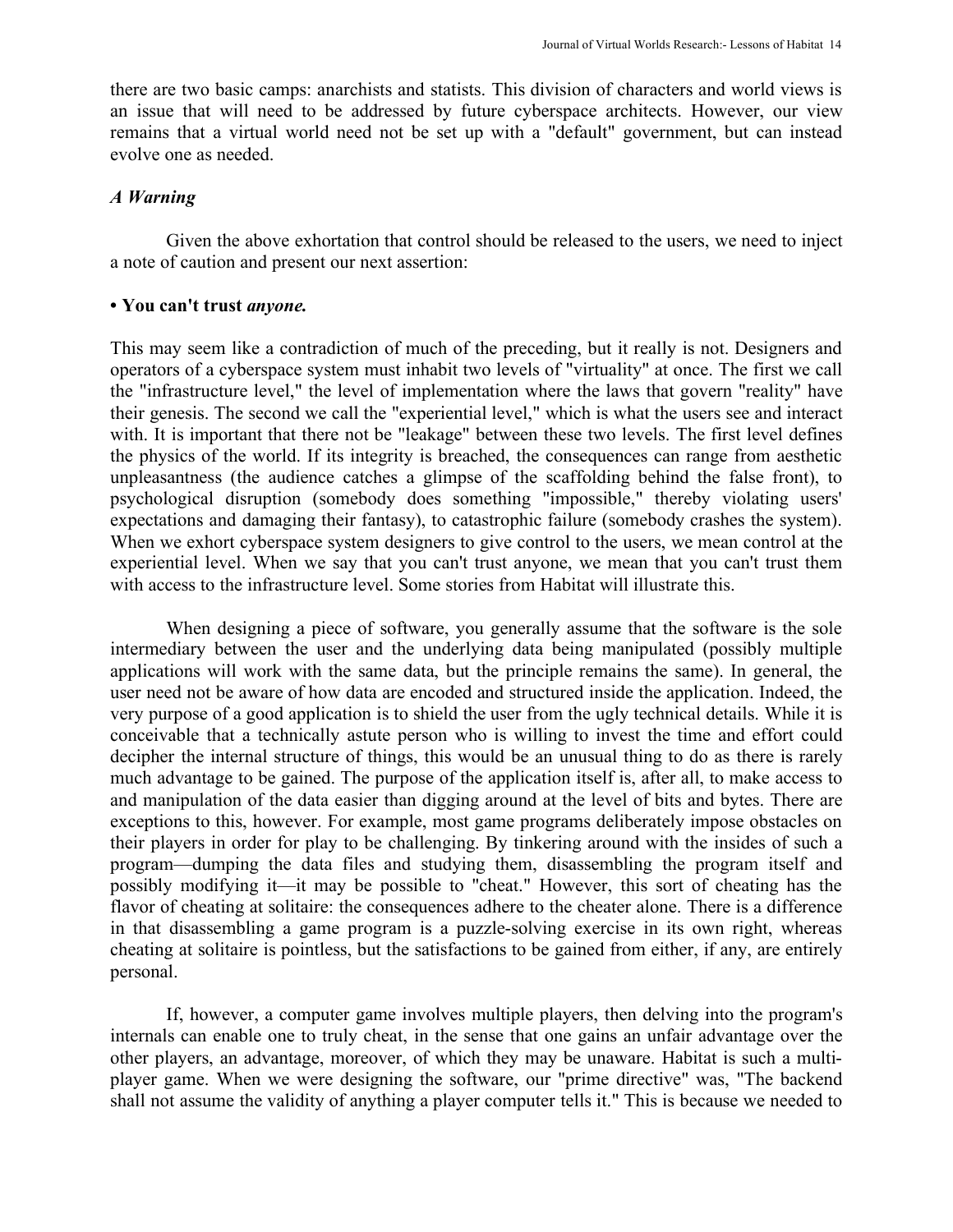protect ourselves against the possibility that a clever user had hacked around with his copy of the frontend program to add "custom features." For example, we could not implement any of the sort of "skill and action" elements found in traditional video games wherein dexterity with the joystick determines the outcome of, say, armed combat, because you could not guard against someone modifying their copy of the program to tell the backend that they had "hit," whether they actually had or not. Indeed, our partners at QuantumLink warned us of this very eventuality before we even started—they already had users who did this sort of thing with their regular system. Would anyone actually go to the trouble of disassembling and studying 100K or so of incredibly tight and bizarrely threaded 6502 machine code just to tinker? As it turns out, the answer is yes. People did. We were not 100% rigorous in following our own rule. It turned out that there were a few features whose implementation was greatly eased by breaking the rule in situations where, in our judgment, the consequences would not be material if some people "cheated" by hacking their own systems. Darned if some people didn't hack their systems to cheat in exactly these ways.

Care must be taken in the design of the world as well. One incident that occurred during our pilot test involved a small group of players exploiting a bug in our world database which they interpreted as a feature. First, some background. Avatars were hatched with 2,000 Tokens in their bank account and each day that they logged in the received another 100T. Avatars could acquire additional funds by engaging in business, winning contests, finding buried treasure, and so on. They could spend their Tokens on, among other things, various items for sale in vending machines called Vendroids. There were also Pawn Machines, which would buy objects back (at a discount, of course).

In order to make this automated economy a little more interesting, each Vendroid had its own prices for the items in it. This was so that we could have local price variation (i.e., a widget would cost a little less if you bought it at Jack's Place instead of The Emporium). It turned out that in two Vendroids across town from each other were two items for sale whose prices we had inadvertently set lower than what a Pawn Machine would buy them back for: Dolls (for sale at 75T, hock for 100T) and Crystal Balls (for sale at 18,000T, hock at 30,000T!). Naturally, a couple of people discovered this. One night they took all their money, walked to the Doll Vendroid, bought as many Dolls as they could, then took them across town and pawned them. By shuttling back and forth between the Doll Vendroid and the Pawn Shop for *hours*, they amassed sufficient funds to buy a Crystal Ball, whereupon they continued the process with Crystal Balls and a couple orders of magnitude higher cash flow. The final result was at least three Avatars with hundreds of thousands of Tokens each. We only discovered this the next morning when our daily database status report said that the money supply had quintupled overnight.

We assumed that the precipitous increase in "T1" was due to some sort of bug in the software. We were puzzled that no bug report had been submitted. By poking around a bit we discovered that a few people had suddenly acquired enormous bank balances. We sent Habitat mail to the two richest, inquiring as to where they had gotten all that money overnight. Their reply was, "We got it fair and square! And we're not going to tell you how!" After much abject pleading on our part they eventually did tell us, and we fixed the erroneous pricing. Fortunately, the whole scam turned out well, as the *nouveau riche* Avatars used their bulging bankrolls to underwrite a series of treasure hunt games which they conducted on their own initiative, much to the enjoyment of many other players on the system.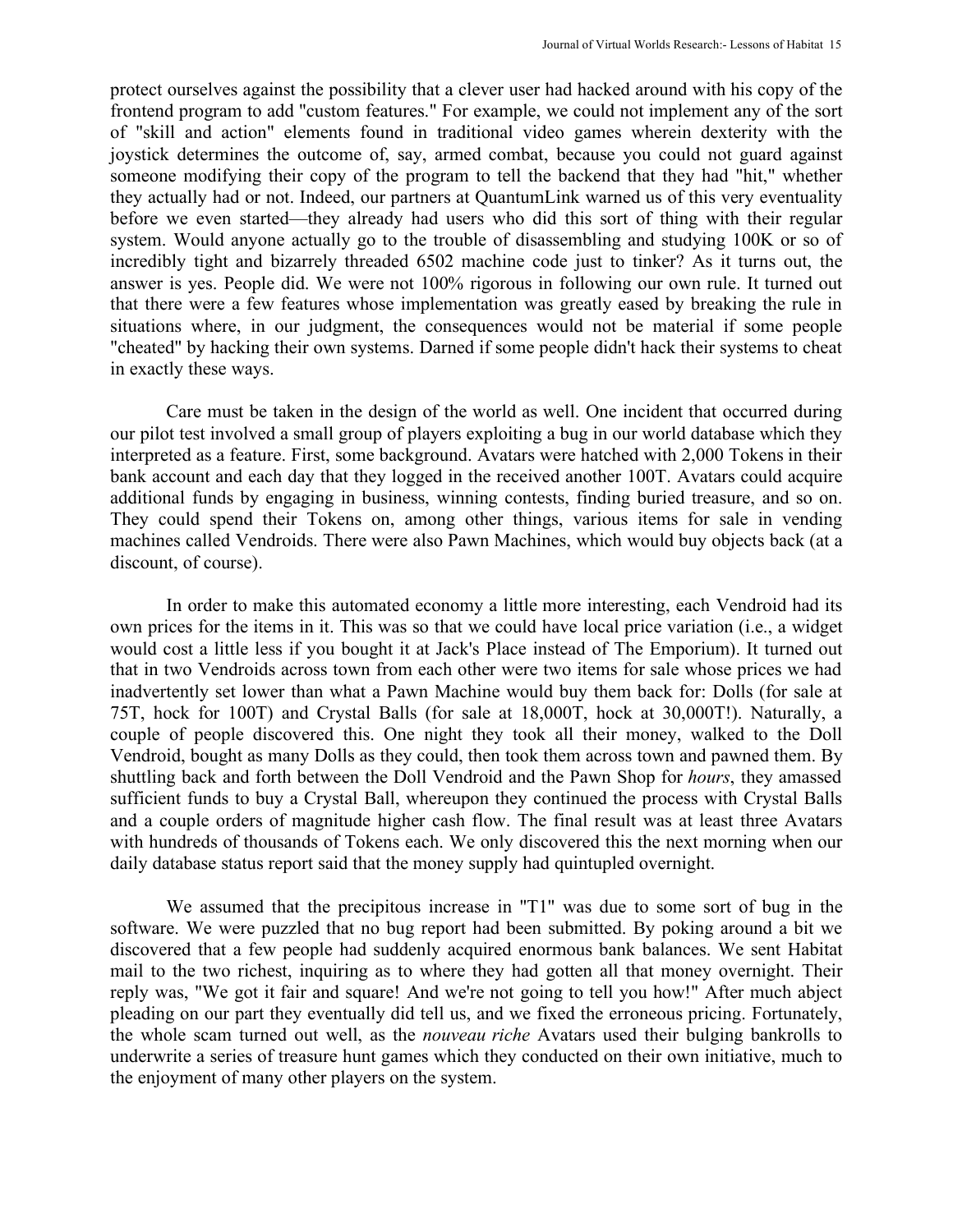#### *Keeping "Reality" Consistent*

The urge to breach the boundary between the infrastructure level and the experiential level is not confined to the players. The system operators are also subject to this temptation, though their motivation is expediency in accomplishing their legitimate purposes rather than the gaining of illegitimate advantage. However, to the degree to which it is possible, we vigorously endorse the following principle:

#### **• Work within the system.**

Wherever possible, things that can be done within the framework of the experiential level should be. The result will be smoother operation and greater harmony among the user community. This admonition applies to both the technical and the sociological aspects of the system.

For example, with the players in control, the Habitat world would have grown much larger and more diverse than it did had we ourselves not been a technical bottleneck. All new region generation and feature implementation had to go through us, since there were no means for players to create new parts of the world on their own. Region creation was an esoteric technical specialty, requiring a plethora of obscure tools and a good working knowledge of the treacherous minefield of limitations imposed by the Commodore 64. It also required much behind-the-scenes activity of the sort that would probably spoil the illusion for many. One of the goals of a next generation Habitat-like system ought to be to permit far greater creative involvement by the participants without requiring them to ascend to full-fledged guru-hood to do so.

A further example of working within the system, this time in a social sense, is illustrated by the following experience. One of the more popular events in Habitat took place late in the test, the brainchild of one of the more active players who had recently become a QuantumLink employee. It was called the "Dungeon of Death." For weeks, ads appeared in Habitat's newspaper, *The Rant*, announcing that that Duo of Dread, "Death" and "The Shadow, were challenging all comers to enter their lair. Soon, on the outskirts of town, the entrance to a dungeon appeared. Out front was a sign reading, "Danger! Enter at your own risk!" Two system operators were logged in as "Death" and "The Shadow," armed with specially concocted guns that could kill in one shot, rather than the usual twelve. These two characters roamed the dungeon blasting away at anyone they encountered. They were also equipped with special magic wands that cured any damage done to them by other Avatars, so that they would not themselves be killed. To make things worse, the place was littered with cul-de-sacs, pathological connections between regions, and various other nasty and usually fatal features. It was clear that any explorer had better be prepared to "die" several times before mastering the dungeon. The rewards were pretty good: 1000 Tokens minimum and access to a special Vendroid that sold magic teleportation wands. Furthermore, given clear notice, players took the precaution of emptying their pockets before entering, so that the actual cost of getting "killed" was minimal.

One evening, one of us was given the chance to play the role of Death. When we logged in, we found him in one of the dead ends with four other Avatars who were trapped there. We started shooting, as did they. However, the last operator to run Death had not bothered to use his special wand to heal any accumulated damage, so the character of Death was suddenly and unexpectedly "killed" in the encounter. As we mentioned earlier, when an Avatar is killed, any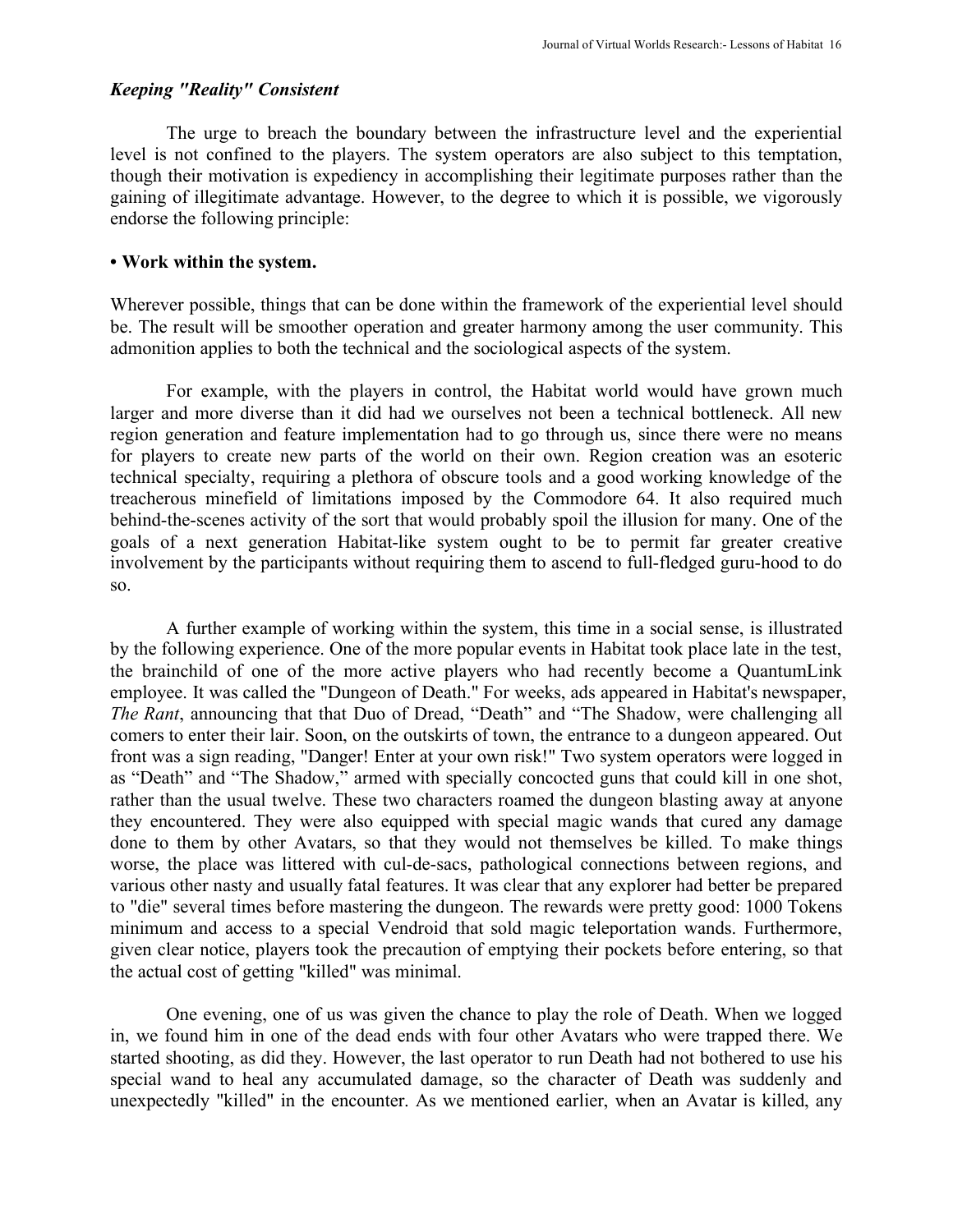object in his hands is dropped on the ground. In this case, said object was the special kill-in-oneshot gun, which was immediately picked up by one of the regular players who then made off with it. This gun was not something that regular players were supposed to have. What should we do?

It turned out that this was not the first time this had happened. During the previous night's mayhem the special gun was similarly absconded with. In this case, the person playing Death was one of the regular system operators, who, accustomed to operating the regular Q-Link service, had simply ordered the player to give the gun back. The player considered that he had obtained the weapon as part of the normal course of the game and balked at this, whereupon the operator threatened to cancel the player's account and kick him off the system if he did not comply. The player gave the gun back, but was quite upset about the whole affair, as were many of his friends and associates on the system. Their world model had been painfully violated.

When it happened to us, we played the whole incident within the role of Death. We sent a message to the Avatar who had the gun, threatening to come and kill her if she did not give it back. She replied that all she had to do was stay in town and Death could not touch her (which was true, if we stayed within the system). OK, we figured, she's smart. We negotiated a deal whereby Death would ransom the gun for 10,000 Tokens. An elaborate arrangement was made to meet in the center of town to make the exchange, with a neutral third Avatar acting as an intermediary to ensure that neither party cheated. Of course, word got around and by the time of the exchange there were numerous spectators. We played the role of Death to the hilt, with lots of hokey melodramatic *shtick*. The event was a sensation. It was written up in the newspaper the next morning and was the talk of the town for days. The Avatar involved was left with a wonderful story about having cheated Death, we got the gun back, and everybody went away happy.

These two very different responses to an ordinary operational problem illustrate our point. Operating within the participants' world model produced a very satisfactory result. On the other hand, taking what seemed like the expedient course, which involved violating the world-model, provoked upset and dismay. Working within the system was clearly the preferred course in this case.

#### *Current Status*

As of this writing, the North American incarnation of Lucasfilm's Habitat, QuantumLink's "Club Caribe," has been operating for almost two years. It uses our original Commodore 64 frontend and a somewhat stripped-down version of our original Stratus backend software. Club Caribe now sustains a population of some 15,000 participants.

A technically more advanced version, called Fujitsu Habitat, has been operating for over a year in Japan, available on NIFtyServe. The initial frontend for this version is the new Fujitsu FM Towns personal computer, though ports to several other popular Japanese machines are planned. This version of the system benefits from the additional computational power and graphics capabilities of a newer platform, as well as the Towns' built-in CD-ROM for object imagery and sounds. However, the virtuality of the system is essentially unchanged and Fujitsu has not made significant alterations to the user interface or to any of the underlying concepts.

#### *Future Directions*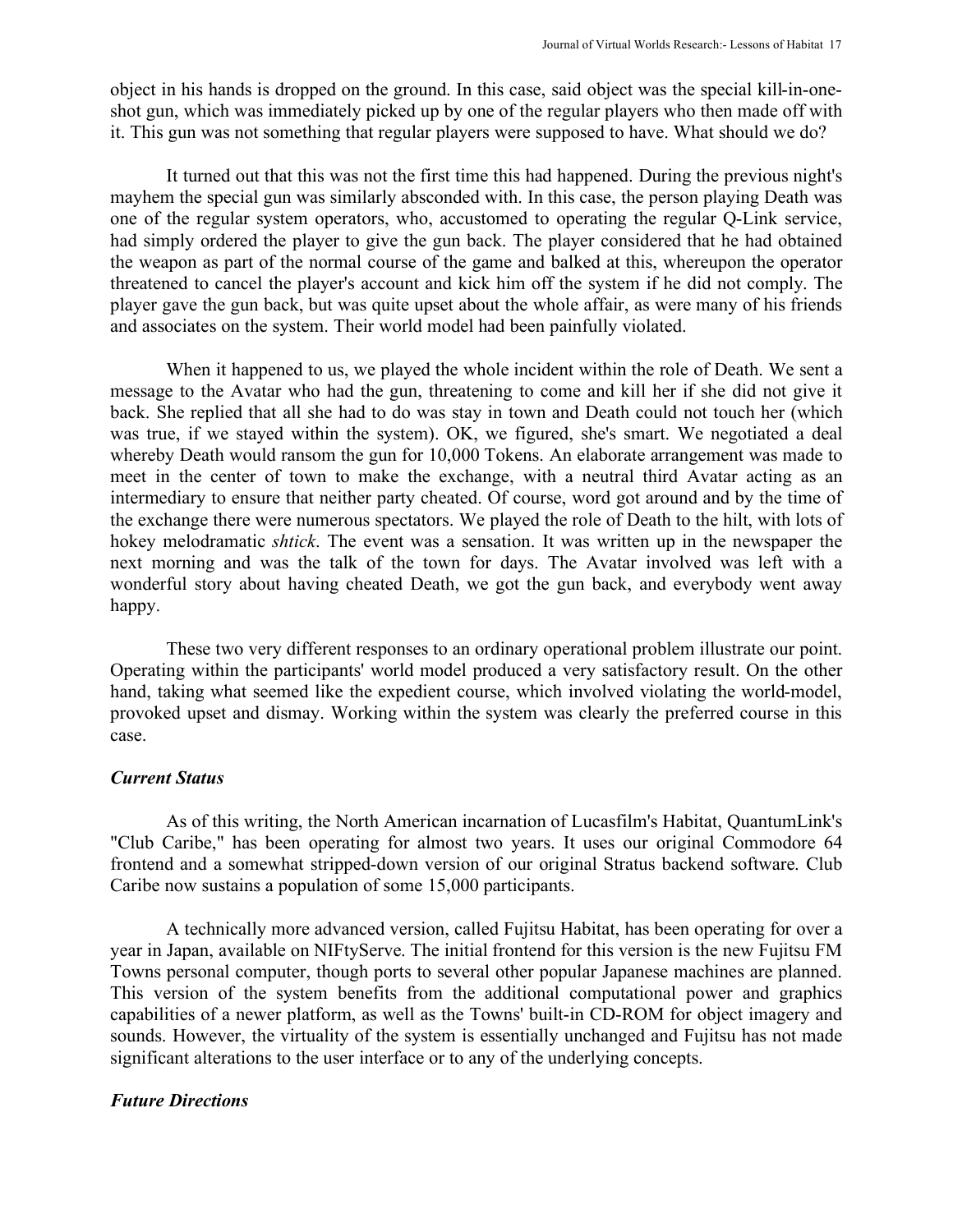There are several directions in which this work can be extended. Most obvious is to implement the system on more advanced hardware, enabling a more sophisticated display. A number of extensions to the user interface also suggest themselves. However, the line of development most interesting to us is to expand on the idea of making the development and expansion of the world itself part of the users' sphere of control. There are two major research areas in this. Unfortunately, we can only touch on them briefly here.

The first area to investigate involves the elimination of the centralized backend. The backend is a communications and processing bottleneck that will not withstand growth above too large a size. While we can support tens of thousands of users with this model, it is not really feasible to support millions. Making the system fully distributed, however, requires solving a number of difficult problems. The most significant of these is the prevention of cheating. Obviously, the owner of the network node that implements some part of the world has an incentive to tilt things in his favor. We think that this problem can be addressed by secure operating system technologies based on public-key cryptographic techniques. (Rivest, Shamir and Adelman, 1978; Miller et al, 1987)

The second fertile area of investigation involves user configuration of the world itself. This requires finding ways to represent the design and creation of regions and objects as part of the underlying fantasy. Doing this will require changes to our conception of the world. In particular, we do not think it will be possible to conceal all of the underpinnings to those who work with them. However, all we really need to do is find abstractions for those underpinnings that fit into the fantasy itself. Though challenging, this is, in our opinion, eminently feasible.

#### *Conclusions*

We feel that the defining characteristic of cyberspace is the sharedness of the virtual environment and not the display technology used to transport users into that environment. Such a cyberspace is feasible today, if you can live without head-mounted displays and other expensive graphics hardware. Habitat serves as an existence proof of this contention.

It seems clear to us that an object-oriented world model is a key ingredient in any cyberspace implementation. We feel we have gained some insight into the data representation and communications needs of such a system. While we think that it may be premature to start establishing detailed technical standards for these things, it is time to begin the discussions that will lead to such standards in the future.

Finally, we have come to believe that the most significant challenge for cyberspace developers is to come to grips with the problems of world creation and management. While we have only made the first inroads onto these problems, a few things have become clear. The most important of these is that managing a cyberspace world is not like managing the world inside a single-user application or even a conventional online service. Instead, it is more like governing an actual nation. Cyberspace architects will benefit from study of the principles of sociology and economics as much as from the principles of computer science. We advocate an agoric, evolutionary approach to world building rather than a centralized, socialistic one.

We would like to conclude with a final, if ironical, admonition, one that we hope will not be seen as overly contentious: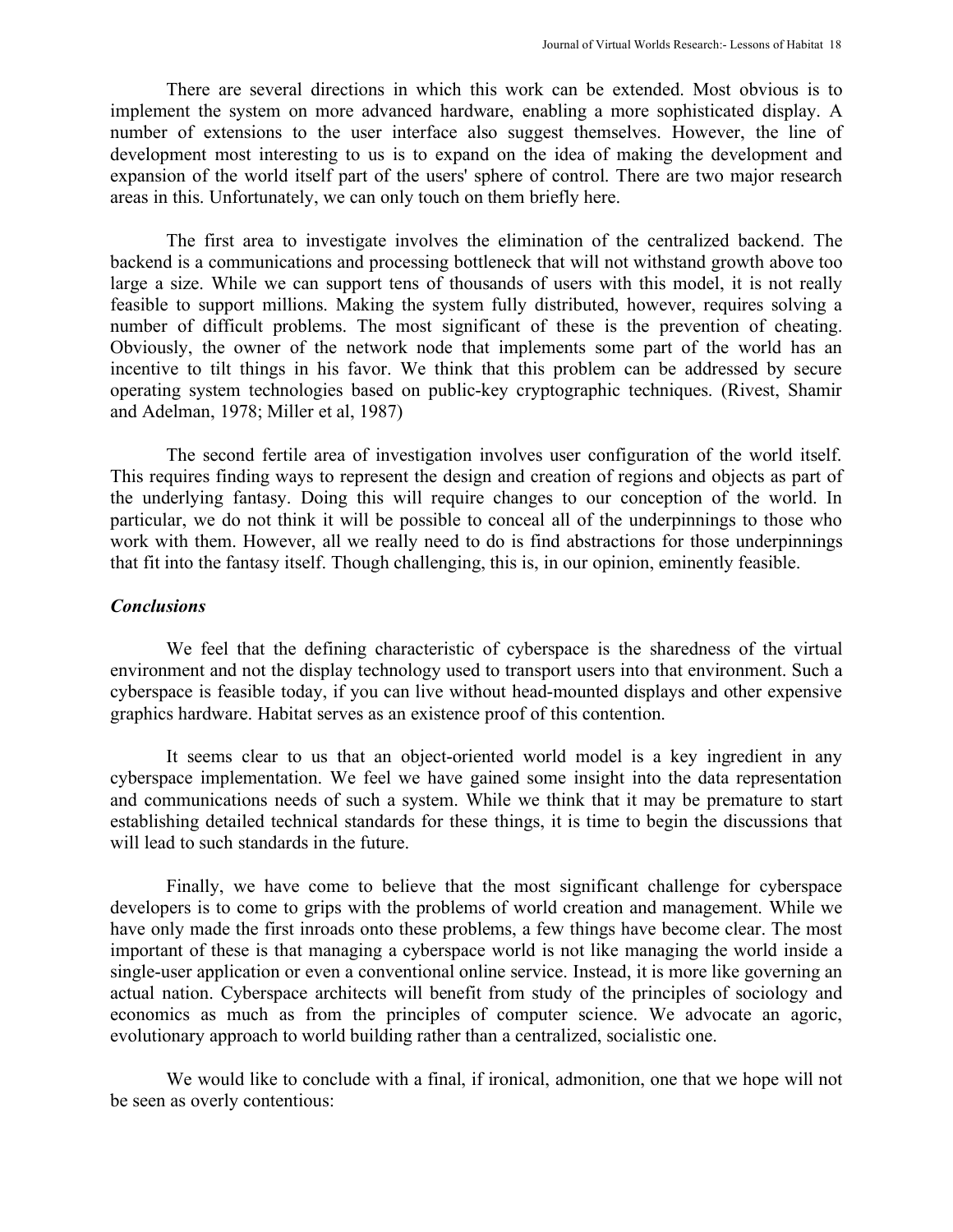# **• Get real.**

In a discussion of cyberspace on Usenet, one worker in the field dismissed Club Caribe (Habitat's current incarnation) as uninteresting, with a comment to the effect that most of the activity consisted of inane and trivial conversation. Indeed, the observation was largely correct. However, we hope some of the anecdotes recounted above will give some indication that more is going on than those inane and trivial conversations might indicate. Further, to dismiss the system on this basis is to dismiss the users themselves. They are paying money for this service. They do not view what they do as inane and trivial, or they would not do it. To insist this presumes that one knows better than they what they should be doing. Such presumption is another manifestation of the omniscient central planner who dictates all that happens, a role that this entire article is trying to deflect you from seeking. In a real system that is going to be used by real people, it is a mistake to assume that the users will all undertake the sorts of noble and sublime activities which you created the system to enable. Most of them will not. Cyberspace may indeed change humanity, but only if it begins with humanity as it really is.

# **Notes**

1: One of the questions we are asked most frequently is, "Why the Commodore 64?" Many people somehow get the impression that this was a technical decision, but the real explanation has to do with business, not technology. Habitat was initially developed by Lucasfilm as commercial product for QuantumLink, an online service (then) exclusively for owners of the Commodore 64. At the time we started (1985), the Commodore 64 was the mainstay of the recreational computing market. Since then it has declined dramatically in both its commercial and technical significance. However, when we began the project, we did not get a choice of platforms. The nature of the deal was such that both the Commodore 64 for the frontend and the existing QuantumLink host system (a brace of Stratus fault-tolerant minicomputers) for the backend were givens.

2: Habitat contains its own fully-fledged economy, with money, banks, and so on. Habitat's unit of currency is the Token, reflecting the fact that it is a token economy and to acknowledge the long and honorable association between tokens and video games. Incidently, the Habitat Token is a 23- sided plastic coin slightly larger than an American quarter, with a portrait of Vernor Vinge and the motto "*Fiat Lucre*" on its face, and the text "Good for one fare" on the back; these details are difficult to make out on the Commodore 64 screen.

# **Acknowledgements**

We would like to acknowledge the contributions of some of the many people who helped make Habitat possible. At Lucasfilm, Aric Wilmunder wrote much of the Commodore 64 frontend software; Ron Gilbert, Charlie Kelner, and Noah Falstein also provided invaluable programming and design support; Gary Winnick and Ken Macklin were responsible for all the artwork; Chris Grigg did the sounds; Steve Arnold provided outstanding management support; and George Lucas gave us the freedom to undertake a project that for all he knew was both impossible and insane. At Quantum, Janet Hunter wrote the guts of the backend; Ken Huntsman and Mike Ficco provided valuable assistance with communications protocols. Kazuo Fukuda and his crew at Fujitsu have carried our vision of Habitat to Japan and made it their own. Phil Salin, our boss at AMiX, let us steal the time to write this paper and even paid for us to attend the First Conference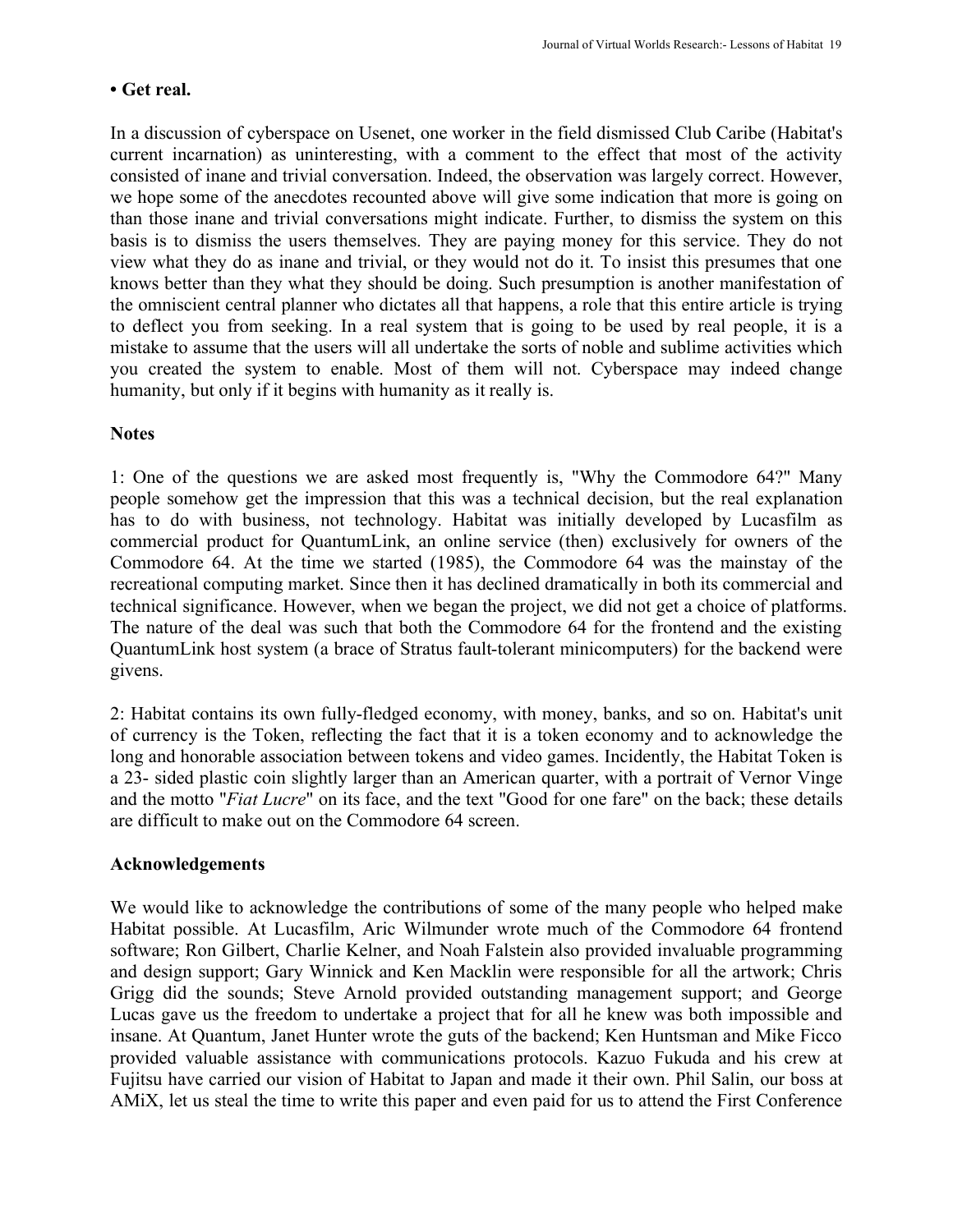on Cyberspace, even though its immediate relevance to our present business may have seemed a bit obscure at the time. We would also like to thank Michael Benedikt, Don Fussell, and their cohorts for organizing the Conference and thereby prompting us to start putting our thoughts and experiences in writing.